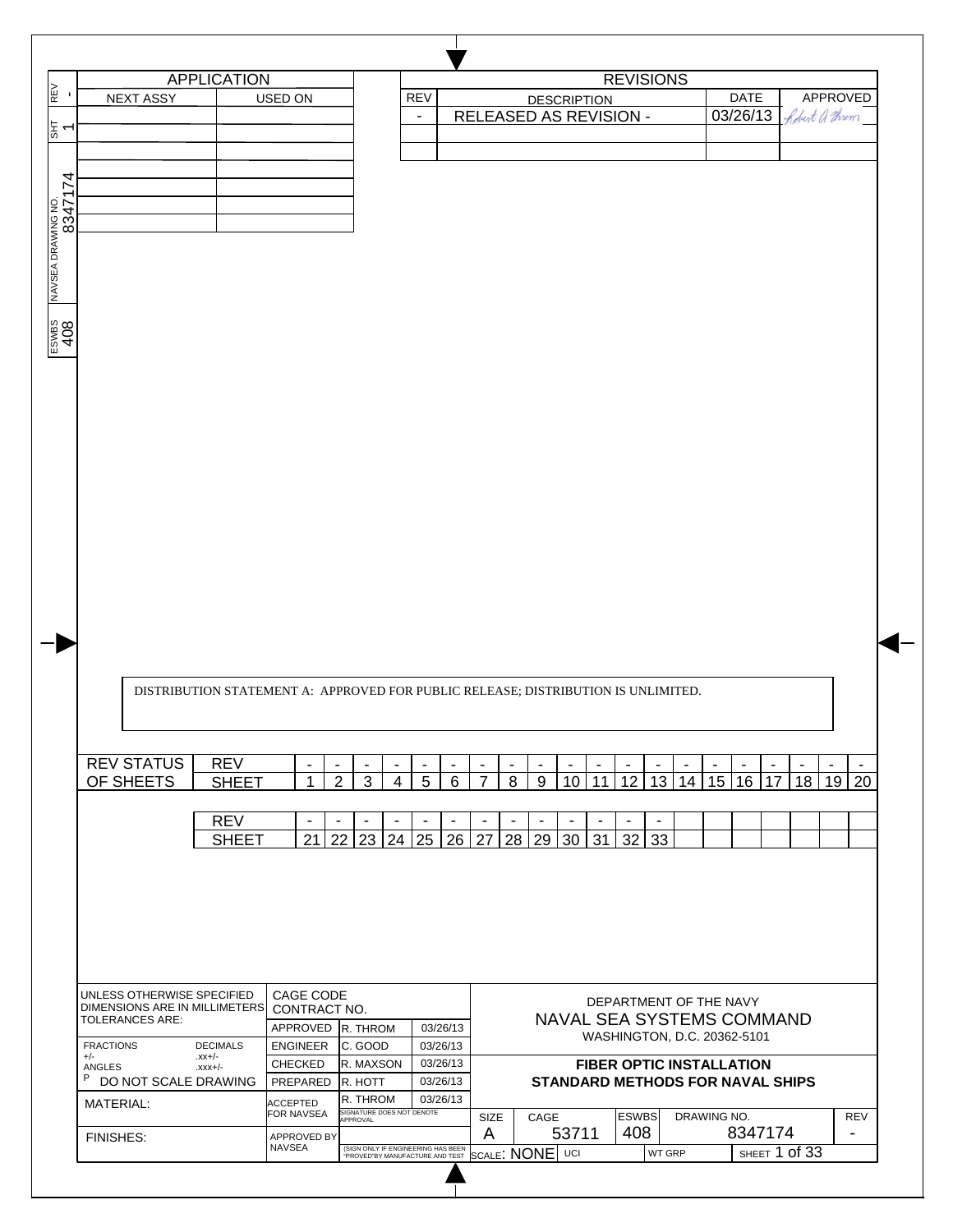$\overline{\phantom{a}}$  ESWBS NAVSEA DRAWING NO. SHT REV 408 8347174 2 - N∃<br>H FOREWARD  $\overline{\phantom{a}}$  $\frac{2}{3}$  $\overline{\phantom{a}}$ 1. This NAVSEA Drawing provides detailed information and guidance to  $\overline{\phantom{a}}$ personnel concerned with the installation of fiber optic cable topologies (fiber optic cabling and associated components) on U.S. Navy surface ships and submarines. The methods specified herein are not identifiable to any specific  $\overline{\phantom{a}}$ ship class or type, but are intended to standardize and minimize variations in installation methods to enhance the compatibility of the installations on all U.S. Navy ships. 2. Beneficial comments (recommendations, additions, deletions) and any pertinent data which may be of use in improving this document should either be addressed to:  $\frac{1}{2}$ <br>408 Department of Navy Naval Surface Warfare Center, Dahlgren Division ATTN: Fiber Optics Section 17214 Avenue B Suite 126 Dahlgren, VA 22448-5147 or e-mailed to: dlgr\_nswc\_foweb@navy.mil DRAWING NO. ESWBS SIZE CAGE REV 408 53711 8347174 A - SCALE: NONE UCI WT GRP SHEET 2 of 33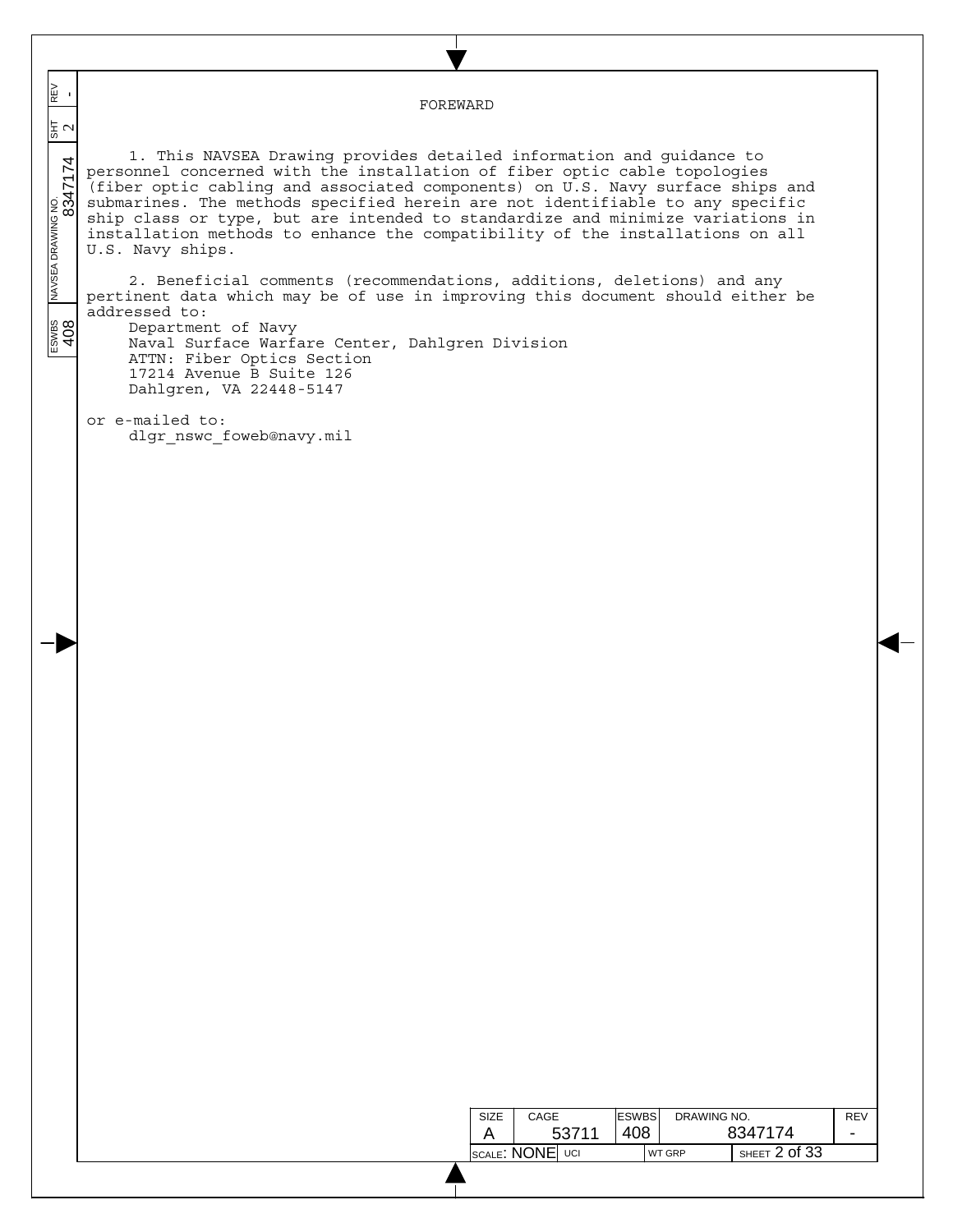| $\blacksquare$                |                                                                                                                                                   |
|-------------------------------|---------------------------------------------------------------------------------------------------------------------------------------------------|
| $\frac{1}{25}$ m              | CONTENTS                                                                                                                                          |
| NAVSEA DRAWING NO.<br>8347174 | -2<br>8MM BOF TUBE TO 5MM BOF TUBE TRANSITION WITHIN PROTECTIVE ENCLOSURES  6<br>FIBER OPTIC CONNECTOR INSPECTION AND CLEANING (INBOARD ONLY)  23 |
| ESWBS<br>408                  |                                                                                                                                                   |
|                               |                                                                                                                                                   |
|                               |                                                                                                                                                   |
|                               |                                                                                                                                                   |
|                               |                                                                                                                                                   |
|                               |                                                                                                                                                   |
|                               |                                                                                                                                                   |
|                               |                                                                                                                                                   |
|                               |                                                                                                                                                   |
|                               |                                                                                                                                                   |
|                               |                                                                                                                                                   |
|                               |                                                                                                                                                   |
|                               |                                                                                                                                                   |
|                               |                                                                                                                                                   |
|                               |                                                                                                                                                   |
|                               |                                                                                                                                                   |
|                               |                                                                                                                                                   |
|                               |                                                                                                                                                   |
|                               |                                                                                                                                                   |
|                               |                                                                                                                                                   |
|                               |                                                                                                                                                   |
|                               |                                                                                                                                                   |
|                               | DRAWING NO.<br>CAGE<br><b>ESWBS</b><br>SIZE<br><b>REV</b><br>408<br>8347174<br>53711<br>A<br>$\overline{\phantom{a}}$                             |
|                               | SHEET 3 of 33<br>SCALE: NONE UCI<br>WT GRP                                                                                                        |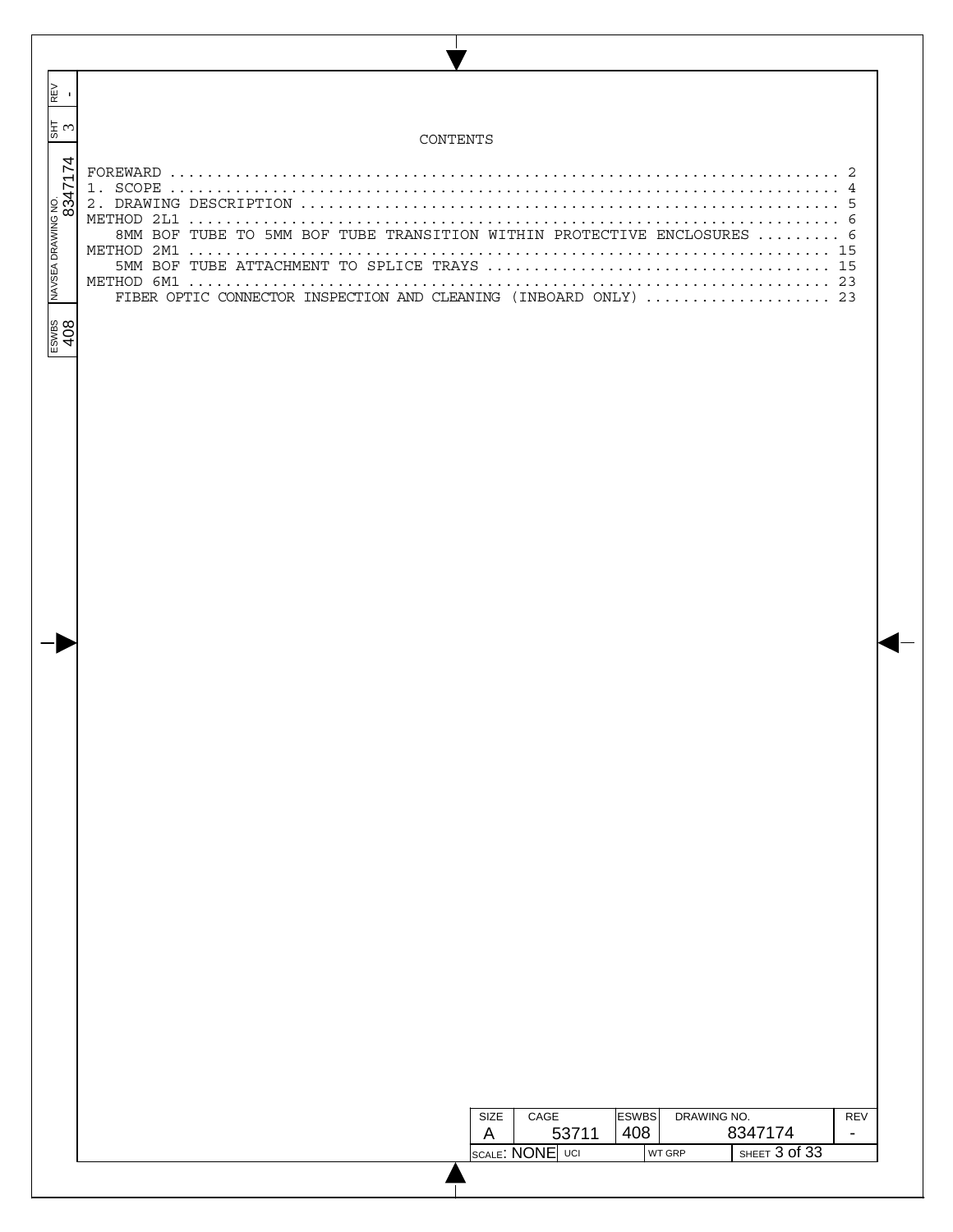1. SCOPE

 $\frac{1}{\sqrt{341}}$   $\frac{1}{\sqrt{341}}$   $\frac{1}{\sqrt{341}}$   $\frac{1}{\sqrt{341}}$   $\frac{1}{\sqrt{341}}$   $\frac{1}{\sqrt{341}}$   $\frac{1}{\sqrt{341}}$   $\frac{1}{\sqrt{341}}$   $\frac{1}{\sqrt{341}}$   $\frac{1}{\sqrt{341}}$   $\frac{1}{\sqrt{341}}$   $\frac{1}{\sqrt{341}}$   $\frac{1}{\sqrt{341}}$   $\frac{1}{\sqrt{341}}$   $\frac{1}{\sqrt{34$ 동 1.1 Scope. This NAVSEA Drawing provides detailed information and guidance to personnel concerned with the installation of fiber optic cable topologies (fiber optic cabling and associated components) on U.S. Navy surface ships and submarines.

 $\overline{\phantom{a}}$  $\overline{\phantom{a}}$  $\overline{\phantom{a}}$ 

N∃<br>M

 $\overline{\phantom{a}}$  $\overline{\phantom{a}}$ 

 $\overline{\phantom{a}}$ 

 $\frac{200}{408}$ 

1.1.1 Applicability Statement. The methods specified herein apply to installations on specific ships when invoked by the governing ship specification or other contractual document. They are intended primarily for new construction; however, they are also applicable for conversion or alteration of existing ships. Where there is a conflict between this document and the ship specification or contract, the ship specification or contract shall take precedence. Where ship design is such that the methods herein cannot be implemented, users shall submit new methods or modifications to existing methods for approval prior to implementation to: Department of Navy, Naval Surface Warfare Center, Dahlgren Division, ATTN: Fiber Optics Section, 17214 Avenue B Suite 126, Dahlgren, VA 22448-5147.

1.1.2 Changes from previous issue. This is the initial issue of this NAVSEA Drawing.

| SIZE                               | CAGE  |  | <b>ESWBS</b> |               | DRAWING NO.       |         | <b>RFV</b>               |
|------------------------------------|-------|--|--------------|---------------|-------------------|---------|--------------------------|
|                                    | 53711 |  | 408          |               |                   | 8347174 | $\overline{\phantom{a}}$ |
| $ _{\sf SCALE}$ : $\sf{NONE} $ uci |       |  |              | <b>WT GRP</b> | SHEET $4$ of $33$ |         |                          |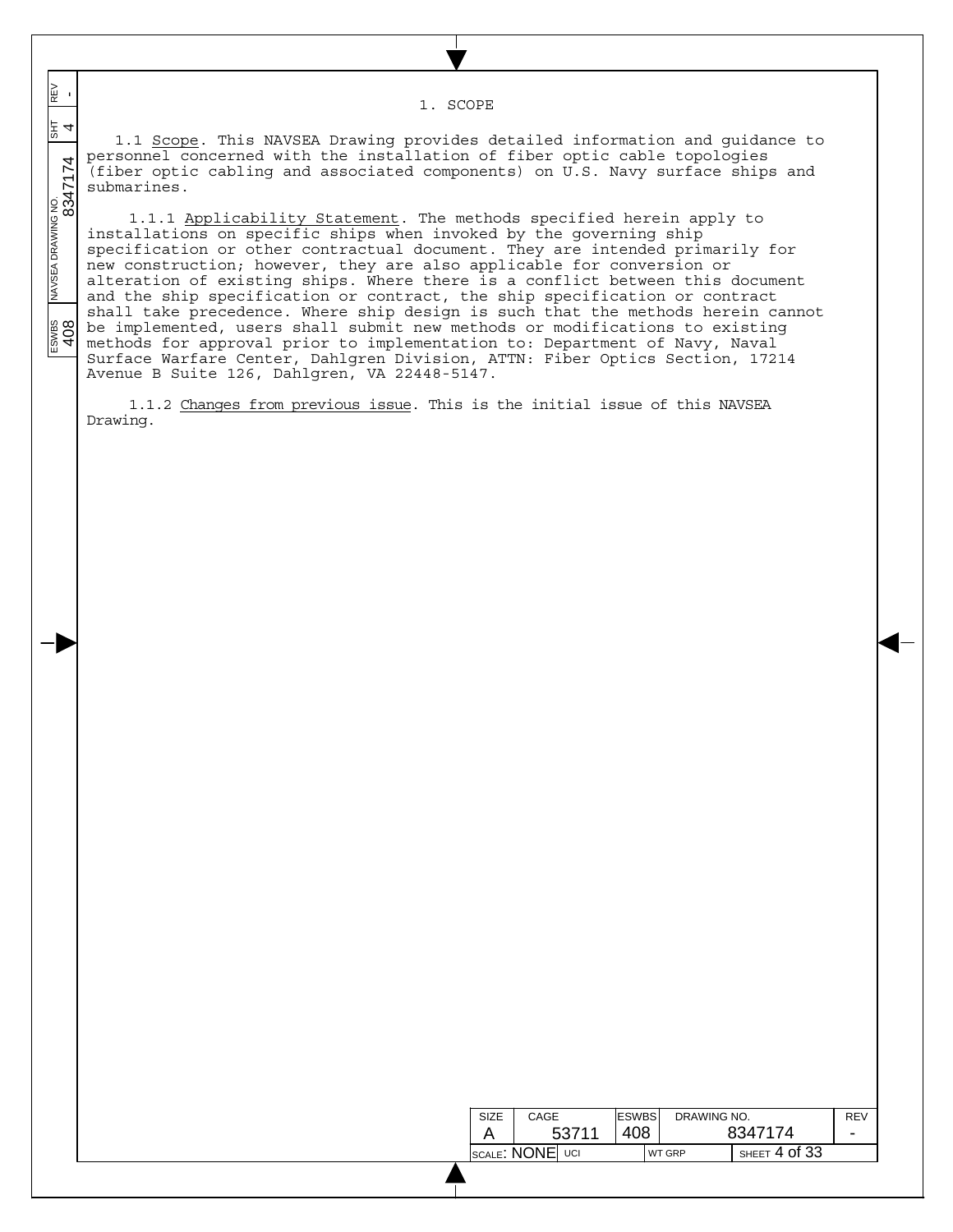## 2. DRAWING DESCRIPTION

 $\frac{1}{\sqrt{1.564 \times 10^{10}} \times 10^{10}}$  NAVSEA DRAWING NO.  $\frac{1}{\sqrt{1.564 \times 10^{10}} \times 10^{10}}$  5 65 5 This NAVSEA Drawing contains new methods that are to be added to the next release of MIL-STD-2042 (Fiber Optic Cable Topology Installation Standard Methods for Naval Ships). The following methods are contained in this drawing:

 $\overline{\phantom{a}}$  $\overline{\phantom{a}}$  $\overline{\phantom{a}}$ 

N∃<br>M

 $\overline{\phantom{a}}$  $\overline{\phantom{a}}$ 

 $\overline{\phantom{a}}$ 

**ESWES**<br>408

2.1 Transition from 8mm BOF tubes to 5mm BOF tubes. The method for transitioning from 8mm BOF tubes to 5mm BOF tubes, within protective enclosures, shall be in accordance with Method 2L1 of this NAVSEA Drawing. When using this method, the requirement for performing the BOF tube seal verification test, MIL-STD-2042 Method 6J1, for tube paths that are not entirely above the v-line is replaced by the BOF cable pressurization test, MIL-STD-2042 Method 6I1, and the use of water-blocking material. The pressurization test shall be performed on the interconnected BOF tube path prior to blowing the BOF individual fibers or BOF fiber bundle. This test change also requires that 2mm filtered polyacrylamide water-blocking crystals are used at the endpoints of the blown fiber configuration.

2.2 Attaching a 5mm BOF tube to a splice tray. The method for attaching a 5mm BOF tube to an approved splice tray shall be in accordance with Method 2M1 of this NAVSEA Drawing.

2.3 Procedures for manual inspection and cleaning (Inboard only) of ferrule endfaces for both single fiber, single ferrule connectors and each terminus in a fiber optic, multi-terminus connector shall be in accordance with Method 6M1 of this NAVSEA Drawing.

| <b>SIZE</b>     | CAGE  |     | <b>ESWBS</b> |         | DRAWING NO.   |                   | RFV |
|-----------------|-------|-----|--------------|---------|---------------|-------------------|-----|
|                 | 53711 | 408 |              | 8347174 | -             |                   |     |
| SCALE: NONE UCI |       |     |              |         | <b>WT GRP</b> | SHEET $5$ Of $33$ |     |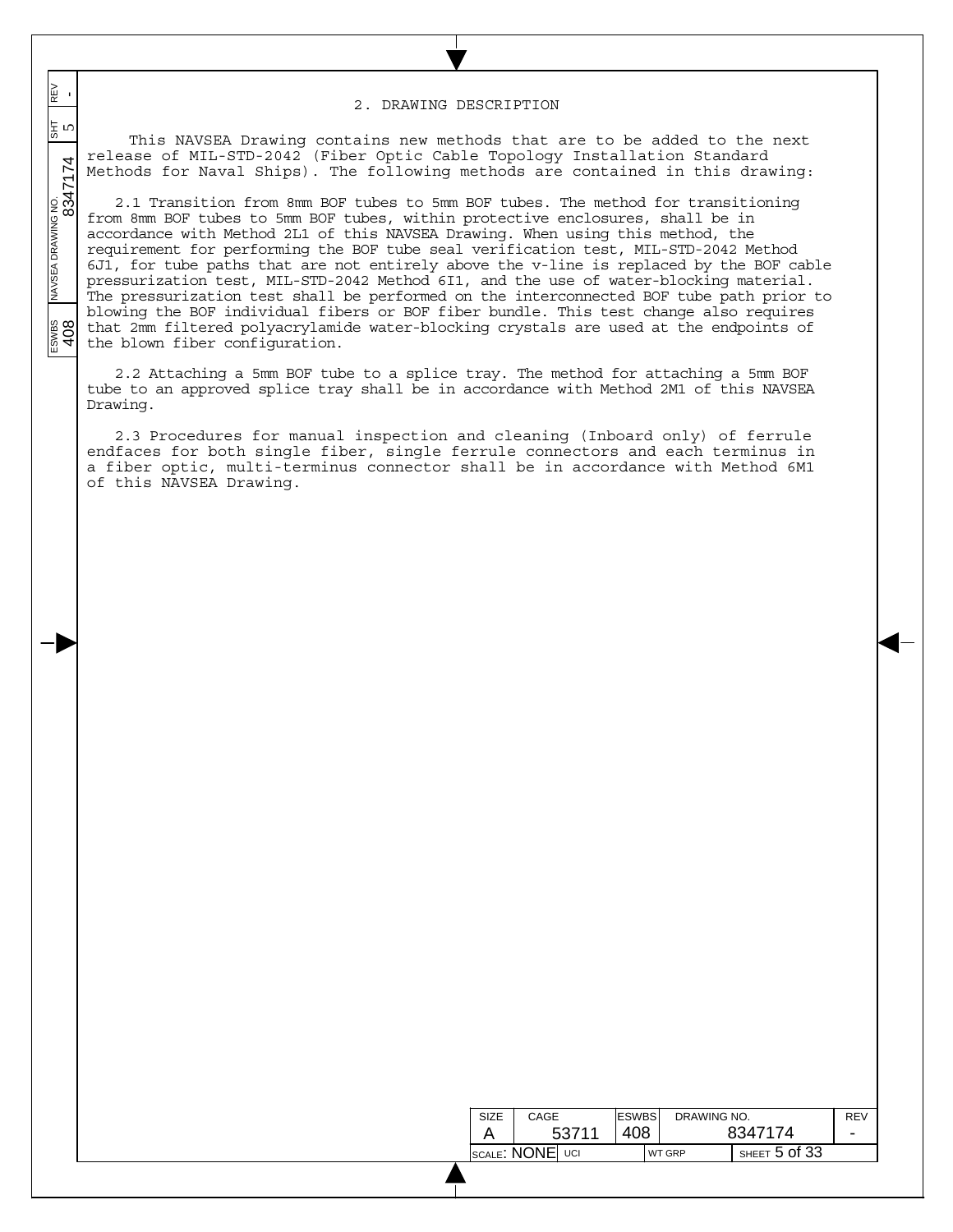$\frac{1}{\sqrt{1.564 \times 10^{10}} \times 10^{10}}$   $\frac{1}{\sqrt{1.564 \times 10^{10}} \times 10^{10}}$   $\frac{1}{\sqrt{1.564 \times 10^{10}} \times 10^{10}}$ REV<br>-METHOD 2L1 이 로 8MM BOF TUBE TO 5MM BOF TUBE TRANSITION WITHIN PROTECTIVE ENCLOSURES 1. SCOPE. 1.1 Scope. This method describes the procedures for transitioning from 8mm BOF tubes to 5mm BOF tubes. This transition shall take place in protective enclosures (e.g., Fiber Optic Interconnection Boxes). 1.2 Testing. When using this method, the requirement for performing the BOF tube seal verification test, MIL-STD-2042 Method 6J1, for tube paths that are not entirely above the v-line is replaced by the BOF cable pressurization test, MIL-STD-2042 Method 6I1, and the use of water-blocking material. The pressurization test shall ESWBS<br>408 be performed on the interconnected BOF tube path prior to blowing the BOF individual fibers or BOF fiber bundle. This test change also requires that 2mm filtered polyacrylamide water-blocking crystals are used at the endpoints of the blown fiber configuration. 2. REQUIRED EQUIPMENT AND MATERIALS. 2.1 The equipment and materials in Table 2L1-I shall be used to perform this procedure. TABLE 2L1-I. Equipment and materials. Description Quantity Clear BOF tubing, 8mm O.D., maximum length of 3 inches (Connective Solutions  $P/N$  NYT-x.xx, where "x.xx" represents the length in inches) | As required BOF tubing, 5mm O.D., length as required (General Cable P/N FC9700008) | As required 2mm filtered polyacrylamide water-blocking crystals, .5 gram packet (KITCO P/N 0745-2168 or equal) As required Wipes (NAVSEA DWG 6872811-18 or equal) and the set of the set of the set of the set of the set of the set of the set of the set of the set of the set of the set of the set of the set of the set of the set of the set of the Alcohol bottle with alcohol/2-propanol 1 Reducer coupler, 8mm to 5mm (General Cable P/N 77-7227) As required Tee tube coupler (SMC P/N KRT08-00, KQT08-00, or KQ2T08-00 or Sumitomo P/N DE08MT) and the contract of the contract of the contract of the contract of the contract of the contract of the contract of the contract of the contract of the contract of the contract of the contract of the contract o BOF tube fitting plug, 8 mm (AA59728-TFP-8) As required 8mm tapered tube plug, for 6-fiber bundle or 2-6 individual fibers (A-A-59730-TTP-2) As required and the set of the set of the set of the set of the set of the set of the set of the set of the set of the set of the set of the set of the set of the set of the set of the set of the set of the 8mm tapered tube plug, for 12- or 18-fiber bundle or 8-12 individual fibers (A-A-59730-TTP-3) 4s required Adhesive and sealant tape (Raychem SFTS-1 or equal) As required Clear jacket stripper (20 gauge for 6-fiber bundles) 1 Bundle jacket stripper (18 gauge for 6-fiber bundles) 1 Bundle jacket stripper (12 gauge for 12- and 18-fiber bundles) 1 Tube cutter 1 and 1 and 1 and 1 and 1 and 1 and 1 and 1 and 1 and 1 and 1 and 1 and 1 and 1 and 1 and 1 and 1 and 1 and 1 and 1 and 1 and 1 and 1 and 1 and 1 and 1 and 1 and 1 and 1 and 1 and 1 and 1 and 1 and 1 and 1 and Ruler to the control of the control of the control of the control of the control of the control of the control of the control of the control of the control of the control of the control of the control of the control of the DRAWING NO. ESWBS SIZE CAGE REV 408 - 53711 8347174 A SCALE: NONE UCI WT GRP SHEET 6 of 33

 $\overline{\phantom{a}}$  $\overline{\phantom{a}}$  $\overline{\phantom{a}}$ 

 $\overline{\phantom{a}}$  $\overline{\phantom{a}}$ 

 $\overline{\phantom{a}}$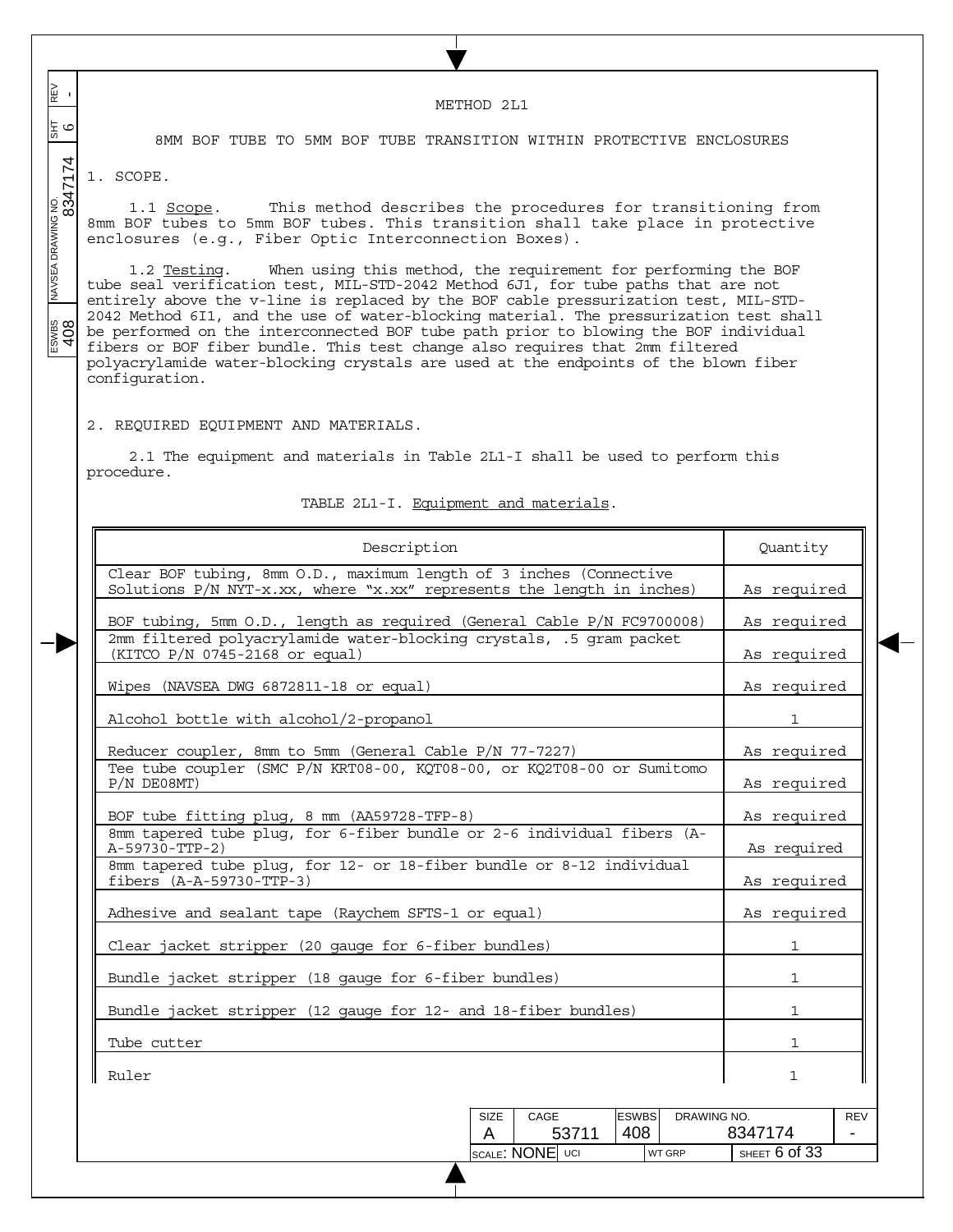| 图 -                            |                                                                                                                                                                             | Utility knife or scissors                                                                                                                                                                                                                                                                                                                                                                                                                   | 1                                                    |  |  |  |  |  |  |
|--------------------------------|-----------------------------------------------------------------------------------------------------------------------------------------------------------------------------|---------------------------------------------------------------------------------------------------------------------------------------------------------------------------------------------------------------------------------------------------------------------------------------------------------------------------------------------------------------------------------------------------------------------------------------------|------------------------------------------------------|--|--|--|--|--|--|
| 7<br>대                         |                                                                                                                                                                             | Heat shrink tubing (SAE-DTL-23053/5 or equal)                                                                                                                                                                                                                                                                                                                                                                                               | As required                                          |  |  |  |  |  |  |
|                                | Safety glasses                                                                                                                                                              |                                                                                                                                                                                                                                                                                                                                                                                                                                             |                                                      |  |  |  |  |  |  |
| INAVSEA DRAWING NO.<br>8347174 | 3. PROCEDURES.                                                                                                                                                              |                                                                                                                                                                                                                                                                                                                                                                                                                                             |                                                      |  |  |  |  |  |  |
|                                |                                                                                                                                                                             | 3.1 Safety summary. The following safety precautions shall be observed:                                                                                                                                                                                                                                                                                                                                                                     |                                                      |  |  |  |  |  |  |
|                                |                                                                                                                                                                             | a. Safety glasses shall be worn at all times when handling bare fibers.                                                                                                                                                                                                                                                                                                                                                                     |                                                      |  |  |  |  |  |  |
| ESWBS<br>408                   |                                                                                                                                                                             | b. Do not touch the ends of bare fiber. Wash hands thoroughly after<br>handling bare fibers.                                                                                                                                                                                                                                                                                                                                                |                                                      |  |  |  |  |  |  |
|                                |                                                                                                                                                                             | c. When visually inspecting an optical fiber, never stare into the end of a<br>fiber connected to a laser source or LED.                                                                                                                                                                                                                                                                                                                    |                                                      |  |  |  |  |  |  |
|                                | source.                                                                                                                                                                     | d. Never look into the end of a BOF tube. Always wear approved safety<br>glasses when handling BOF tubes that may be connected to a pressure                                                                                                                                                                                                                                                                                                |                                                      |  |  |  |  |  |  |
|                                |                                                                                                                                                                             | e. Observe warnings and cautions on equipment and materials.                                                                                                                                                                                                                                                                                                                                                                                |                                                      |  |  |  |  |  |  |
|                                |                                                                                                                                                                             | 3.2 8mm BOF Tube to 5mm BOF Tube Transition Procedure. The following<br>provides the methods for transitioning from an 8mm BOF tube to a 5mm BOF tube.                                                                                                                                                                                                                                                                                      |                                                      |  |  |  |  |  |  |
|                                | Keep BOF tube couplers and the ends of BOF tubes clean and free of<br>NOTE:<br>contaminants.                                                                                |                                                                                                                                                                                                                                                                                                                                                                                                                                             |                                                      |  |  |  |  |  |  |
|                                | NOTE:                                                                                                                                                                       | BOF tube couplers may be cleaned using distilled water and blown<br>dry with air. Do not clean or soak BOF tube couplers in alcohol or<br>other cleaning agents. BOF tube couplers can be permanently<br>damaged by exposure to alcohol and cleaning agents.                                                                                                                                                                                |                                                      |  |  |  |  |  |  |
|                                | NOTE:                                                                                                                                                                       | Previously used BOF tube couplers may not adequately seal BOF<br>tubes. When installing BOF cabling, always use new BOF tube<br>couplers.                                                                                                                                                                                                                                                                                                   |                                                      |  |  |  |  |  |  |
|                                |                                                                                                                                                                             | <b>CAUTION</b> : Disengaging BOF tube couplers between BOF tubes containing optical<br>fibers may damage/break the optical fibers contained within the<br>BOF tubes.                                                                                                                                                                                                                                                                        |                                                      |  |  |  |  |  |  |
|                                |                                                                                                                                                                             | <b>CAUTION</b> : Do not exceed a bend diameter of 13 cm (5 inches) for 8mm BOF<br>tubes. 8mm BOF tubes may collapse at diameters less than 13 cm (5<br>inches).                                                                                                                                                                                                                                                                             |                                                      |  |  |  |  |  |  |
|                                | <b>CAUTION:</b> Do not exceed a bend diameter of 10 cm (4 inches) for 5mm BOF<br>tubes. 5mm BOF tubes may collapse at diameters less than 10 cm (4<br>inches).              |                                                                                                                                                                                                                                                                                                                                                                                                                                             |                                                      |  |  |  |  |  |  |
|                                | Step 1 - Identify the two BOF tubes (one 8mm BOF tube and one 5mm BOF tube)<br>to be interconnected. Visually examine the BOF tubes for cuts or<br>kinks before continuing. |                                                                                                                                                                                                                                                                                                                                                                                                                                             |                                                      |  |  |  |  |  |  |
|                                |                                                                                                                                                                             | Step 2 - Ensure that the selected 8mm BOF tubing contains the heat shrink<br>tubing with the tube identification, approximately 10 cm (4<br>inches) away from the tube end, in accordance with Method 2I1,<br>step 4, of MIL-STD-2042-2B(SH). Visually verify that the end of<br>the 8mm BOF tube is cut perpendicular to the tube length. Clean<br>the end of the BOF tube with a wipe dampened with alcohol and blow<br>dry as necessary. |                                                      |  |  |  |  |  |  |
|                                |                                                                                                                                                                             | <b>ESWBS</b><br>DRAWING NO.<br>SIZE<br>CAGE                                                                                                                                                                                                                                                                                                                                                                                                 | REV                                                  |  |  |  |  |  |  |
|                                |                                                                                                                                                                             | 408<br>53711<br>A<br>SCALE: NONE UCI<br>WT GRP                                                                                                                                                                                                                                                                                                                                                                                              | 8347174<br>$\overline{\phantom{a}}$<br>SHEET 7 of 33 |  |  |  |  |  |  |
|                                |                                                                                                                                                                             |                                                                                                                                                                                                                                                                                                                                                                                                                                             |                                                      |  |  |  |  |  |  |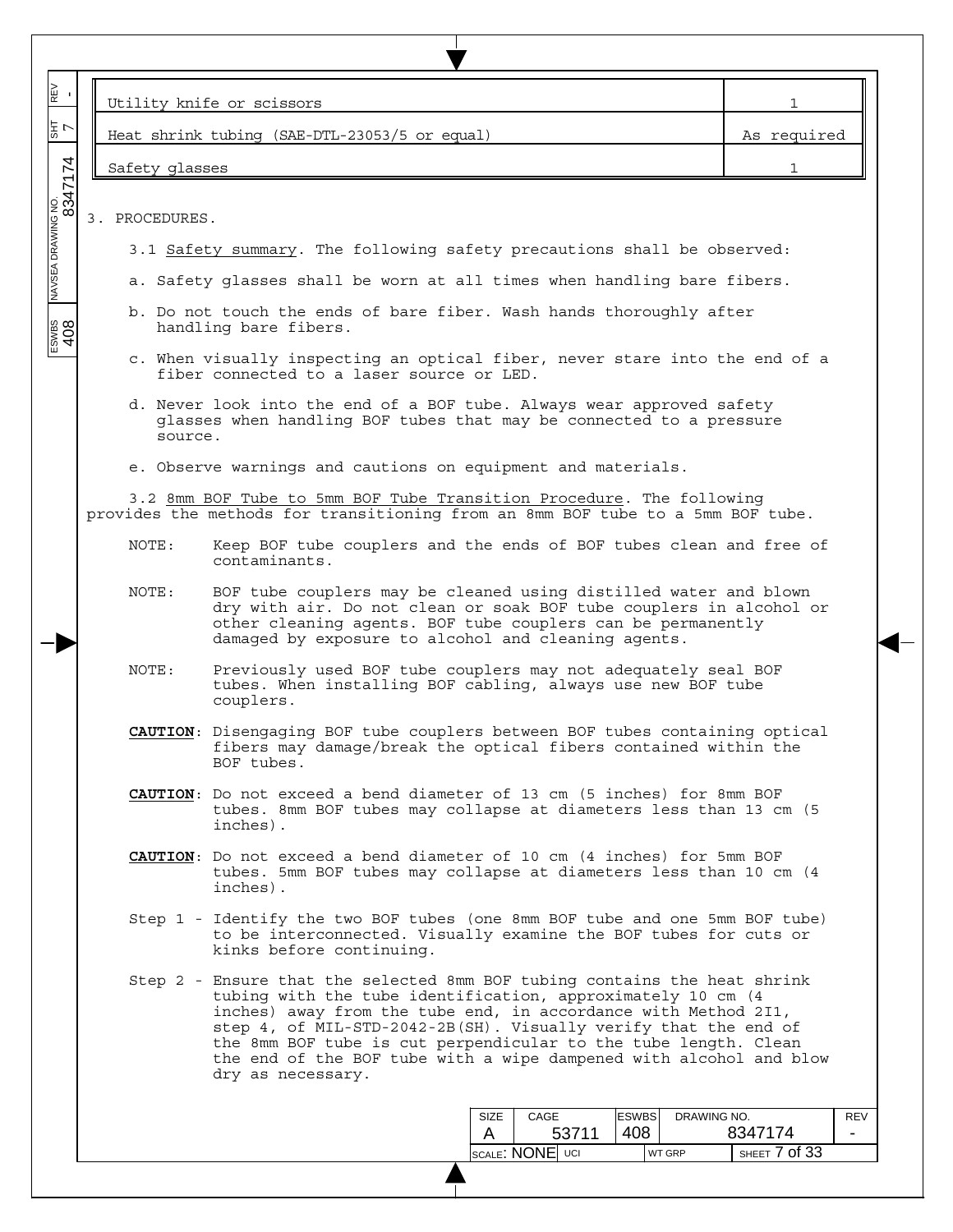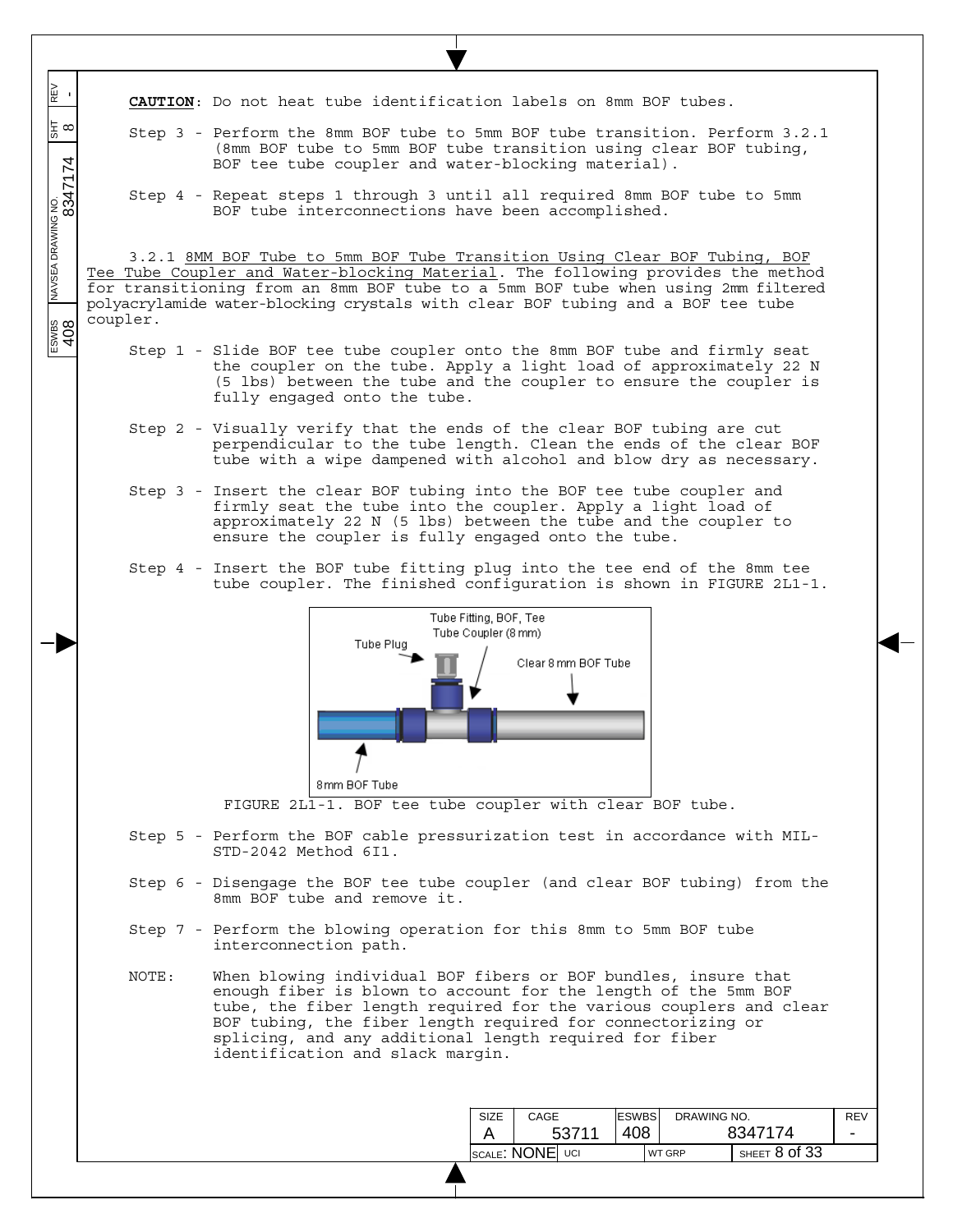| REV<br>-<br>$\frac{1}{5}$ $\sigma$ | NOTE:<br>Alternatively, if multiple 8mm to 5mm BOF tube interconnection<br>paths are to be made, each of the tube transitions can be<br>completed up to this point (steps 1-7) and then all blowing<br>operations can be performed at one time. This method can then be<br>resumed for each interconnection at this point.                                                                                                            |
|------------------------------------|---------------------------------------------------------------------------------------------------------------------------------------------------------------------------------------------------------------------------------------------------------------------------------------------------------------------------------------------------------------------------------------------------------------------------------------|
| 8347174<br>NAVSEA DRAWING NO.      | Step 8 - Using scissors, trim back the individual BOF fibers or the BOF<br>bundle that exits the 8mm BOF tube to the appropriate length<br>required, taking into account the length of the 5mm BOF tube, the<br>fiber length required for the various couplers and clear BOF<br>tubing, the fiber length required for connectorizing or splicing,<br>and any additional length required for fiber identification and<br>slack margin. |
| $\frac{1}{2}$                      | Step 9 - If individual BOF fibers were blown through the BOF cable path,<br>perform steps 9a-e. Otherwise, if a BOF bundle was blown, skip to<br>Step 10.                                                                                                                                                                                                                                                                             |
|                                    | a. If individual BOF fibers were blown, work a small amount of<br>sealant tape around the individual BOF fibers approximately<br>22mm (1 inch) from the open end of the BOF tube.                                                                                                                                                                                                                                                     |
|                                    | b. Place the appropriate sized tapered tube plug around the<br>individual BOF fibers and sealant tape (see FIGURE 2L1-2).                                                                                                                                                                                                                                                                                                             |
|                                    | The tapered tube plug should be oriented with the tapered end<br>NOTE:<br>of the plug towards the open end of the BOF tube.                                                                                                                                                                                                                                                                                                           |
|                                    | Tapered Tube Plug<br>Sealant Tape<br><b>BOF Fibers</b><br>8mm BOF Tube<br>Approx 1"                                                                                                                                                                                                                                                                                                                                                   |
|                                    | FIGURE 2L1-2. Applying the tapered tube plug onto the sealant tape and<br>individual BOF fibers.                                                                                                                                                                                                                                                                                                                                      |
|                                    | c. Push the tapered tube plug (and individual BOF fibers) into the<br>open end of the BOF tube until the plug is fully inserted into<br>the tube (see FIGURE 2L1-3).                                                                                                                                                                                                                                                                  |
|                                    | Tapered Tube Plug Sealant Tape<br><b>BOF Fibers</b><br>8mm BOF Tube                                                                                                                                                                                                                                                                                                                                                                   |
|                                    | FIGURE 2L1-3. 1st tapered tube plug installed with individual BOF fibers.                                                                                                                                                                                                                                                                                                                                                             |
|                                    | d. The flange on the tapered tube plug should be even with the<br>outer diameter of the BOF tube. If necessary, trim the flange<br>to the outer diameter of the tube using scissors or other<br>appropriate cutting tool.                                                                                                                                                                                                             |
|                                    | e. Skip to Step 11 to complete the transition.                                                                                                                                                                                                                                                                                                                                                                                        |
|                                    | <b>ESWBS</b><br>CAGE<br>DRAWING NO.<br>SIZE<br><b>REV</b><br>408<br>8347174<br>53711<br>A                                                                                                                                                                                                                                                                                                                                             |
|                                    | SCALE: NONE UCI<br>SHEET 9 of 33<br>WT GRP                                                                                                                                                                                                                                                                                                                                                                                            |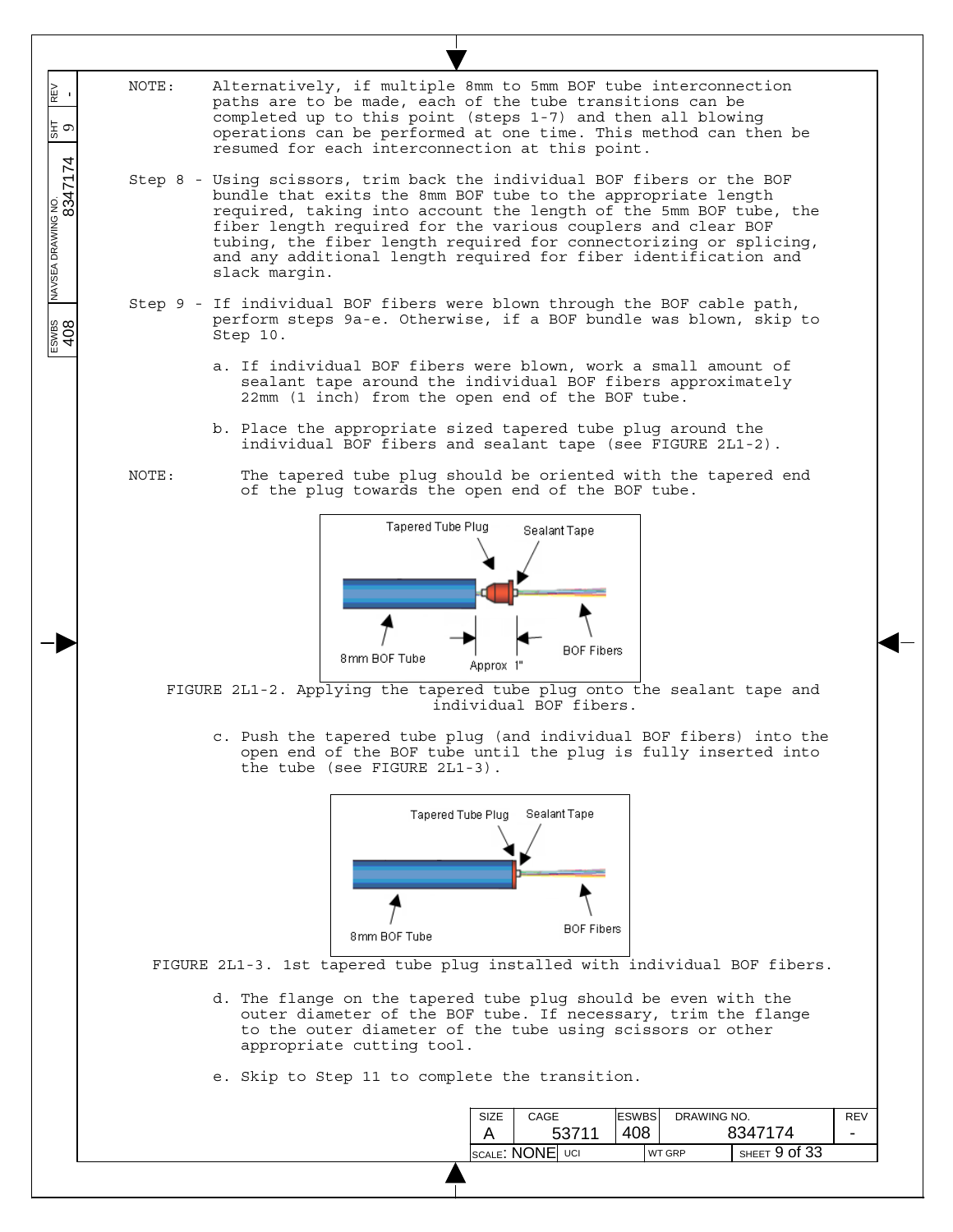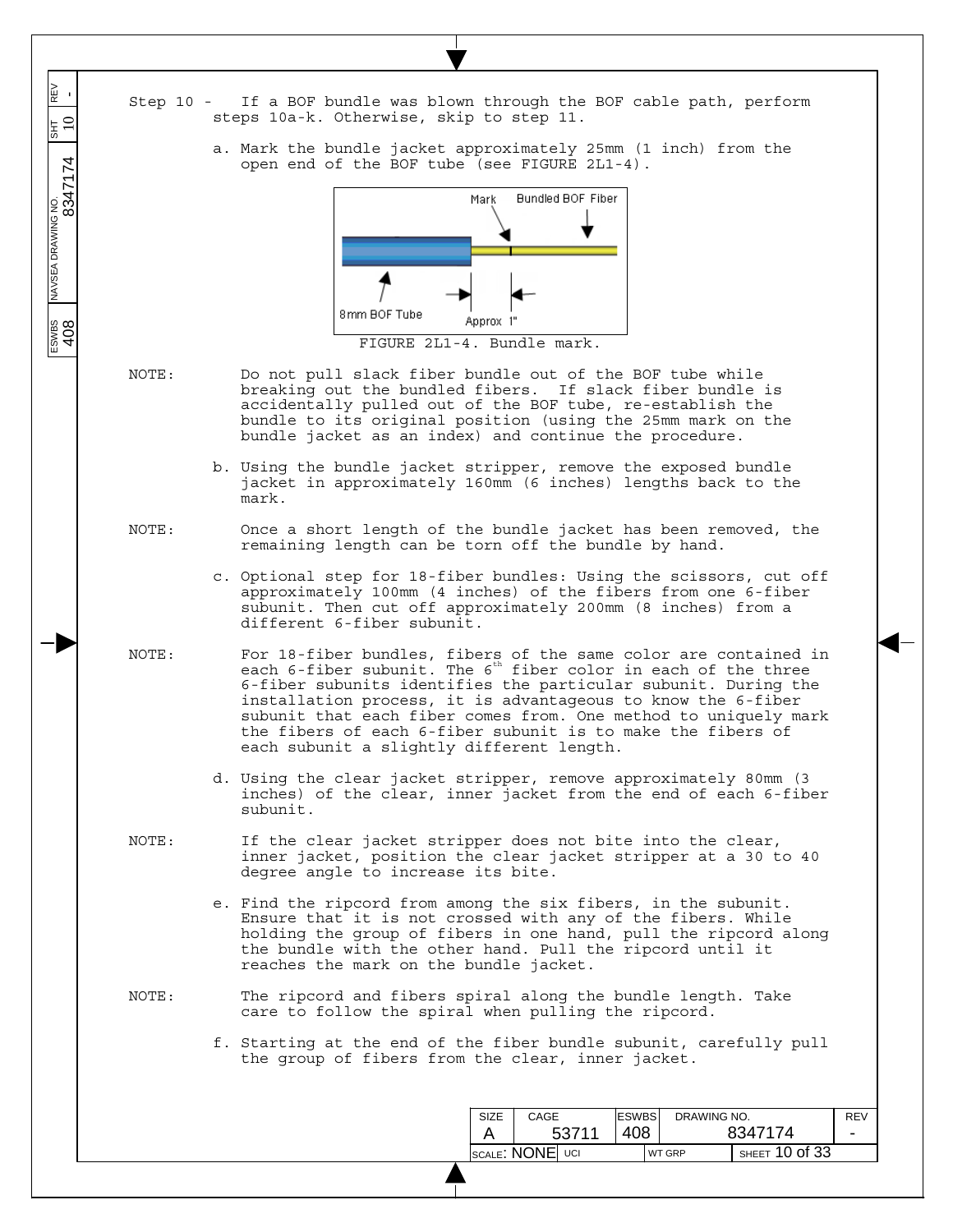- g. Using the scissors, carefully cut away the ripcord and the clear, inner jacket.
- h. Repeat Steps 10e-10g for remaining subunits within the bundle.
- i. Place the appropriate sized tapered tube plug around the exposed bundle jacket approximately 25mm (1 inch) from the open end of the BOF tube (see FIGURE 2L1-5).

 $\overline{\phantom{a}}$  $\overline{\phantom{a}}$  $\overline{\phantom{a}}$ 

N∃<br>M

 $\overline{5}$   $\overline{-}$ 

 $\overline{\phantom{a}}$  $\overline{\phantom{a}}$ 

 $\overline{\phantom{a}}$ 

 $\frac{1}{\sqrt{1.8554 \times 10^{10}} \times 10^{10}}$  NAVSEA DRAWING NO.  $\frac{1}{\sqrt{1.8554 \times 10^{10}} \times 10^{10}}$  8047174

ESWBS<br>408

NOTE: The tapered tube plug should be oriented with the tapered end of the plug towards the open end of the BOF tube.



FIGURE 2L1-5. Applying the tapered tube plug onto the fiber bundle.

j. Push the tapered tube plug (and BOF bundle) into the open end of the BOF tube until the plug is fully inserted into the tube (see FIGURE 2L1-6).



FIGURE 2L1-6. 1st tapered tube plug installed with BOF bundle.

- k. The flange on the tapered tube plug should be even with the outer diameter of the BOF tube. If necessary, trim the flange to the outer diameter of the tube using scissors or other appropriate cutting tool.
- Step 11 Carefully feed the BOF fibers into the open end of the BOF tee tube coupler and through the clear BOF tubing (see FIGURE 2L1-7).

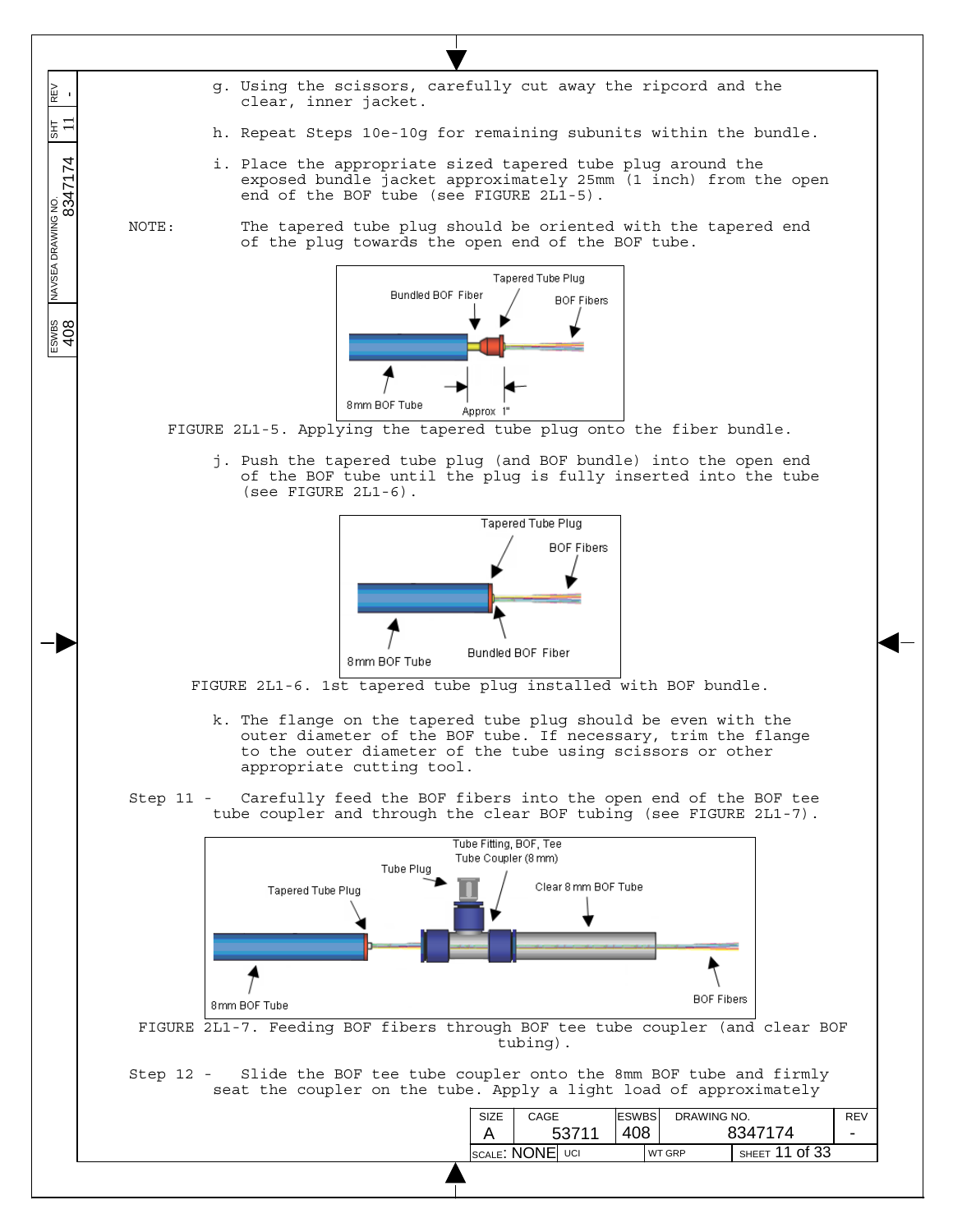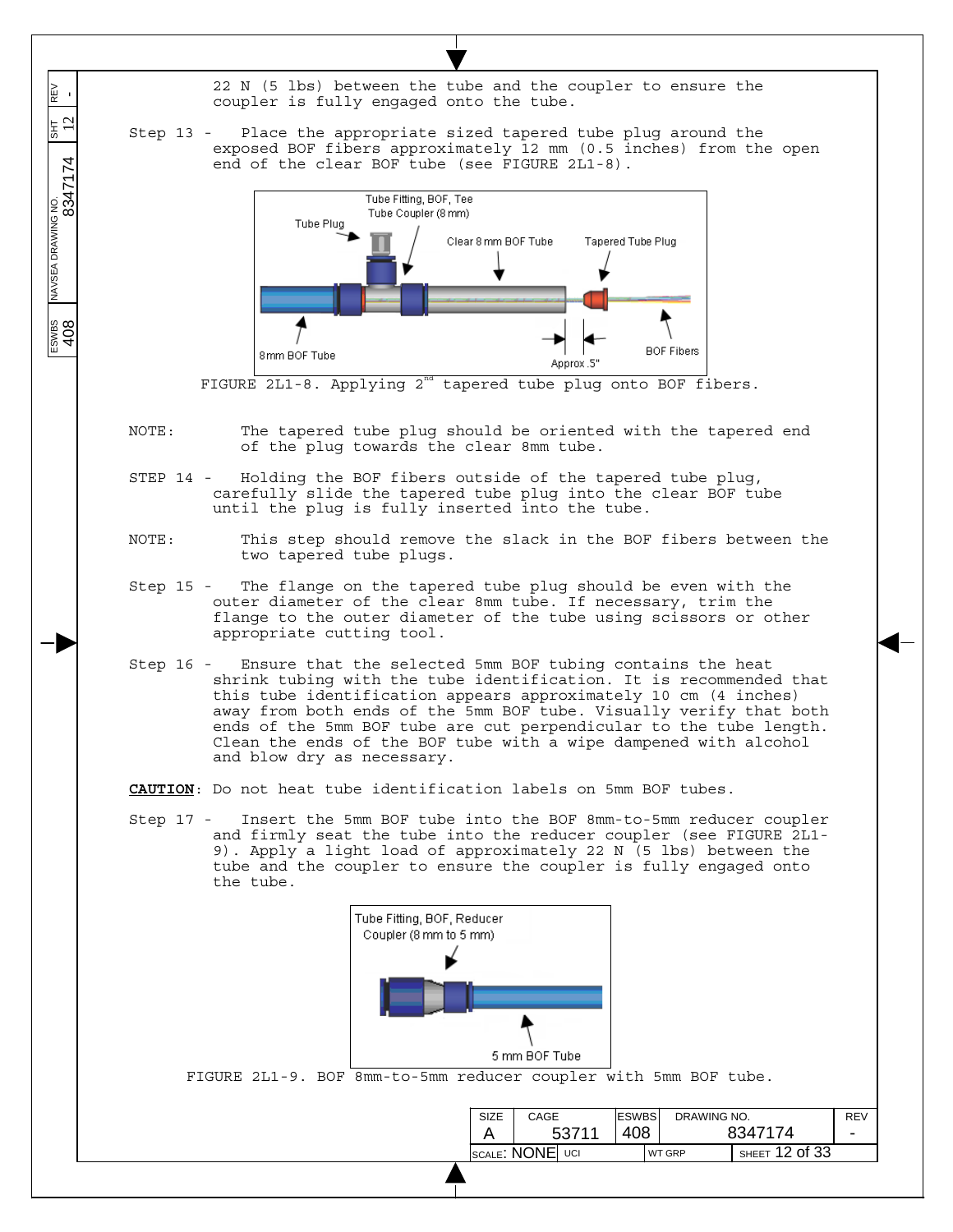

 $\overline{\phantom{a}}$  $\overline{\phantom{a}}$  $\overline{\phantom{a}}$ 

REV<br>-

 $rac{1}{3}$ 

 $\overline{\phantom{a}}$  $\overline{\phantom{a}}$ 

 $\overline{\phantom{a}}$ 

 $\frac{1}{\sqrt{1.564 \times 10^{10}} \times 10^{10}}$  NAVSEA DRAWING NO.  $\frac{1}{\sqrt{1.564 \times 10^{10}} \times 10^{10}}$  304  $\frac{1}{\sqrt{1.564 \times 10^{10}} \times 10^{10}}$ 

 $\frac{200}{408}$ 



FIGURE 2L1-10. Feeding the BOF fibers into the BOF 8mm-to-5mm reducer coupler (with 5mm BOF tube).

Step 19 - Slide the BOF 8mm-to-5mm reducer coupler onto the clear BOF tube and firmly seat the coupler on the tube (see FIGURE 2L1-11). Apply a light load of approximately 22 N (5 lbs) between the tube and the coupler to ensure the coupler is fully engaged onto the tube.



FIGURE 2L1-11. 8mm BOF tube to 5mm BOF tube transition.

- Step 20 Remove the BOF tube fitting plug from the BOF tee tube coupler and set aside.
- Step 21 Insert a spare piece of clear BOF tubing into the tee end of the BOF tee tube coupler opening.
- Step 22 Open the package containing the 2mm filtered polyacrylamide crystals (minimum of .5 grams) and pour the contents into the spare piece of clear BOF tubing, through the BOF tee tube coupler, and into the clear BOF tubing and around the BOF fibers.
- NOTE: If the polyacrylamide crystals do not free fall, tap on the BOF tee tube coupler with finger, as necessary.
- Step 23 Remove the spare piece of clear BOF tubing and replace the BOF tube fitting plug into the tee end of the BOF tee tube coupler (see FIGURE 2L1-12).

|                 | CAGE  |  | <b>ESWBS</b> |  | DRAWING NO.   |                | <b>REV</b> |
|-----------------|-------|--|--------------|--|---------------|----------------|------------|
|                 | 53711 |  | 408          |  | 8347174       |                | -          |
| SCALE: NONE UCI |       |  |              |  | <b>WT GRP</b> | SHEET 13 of 33 |            |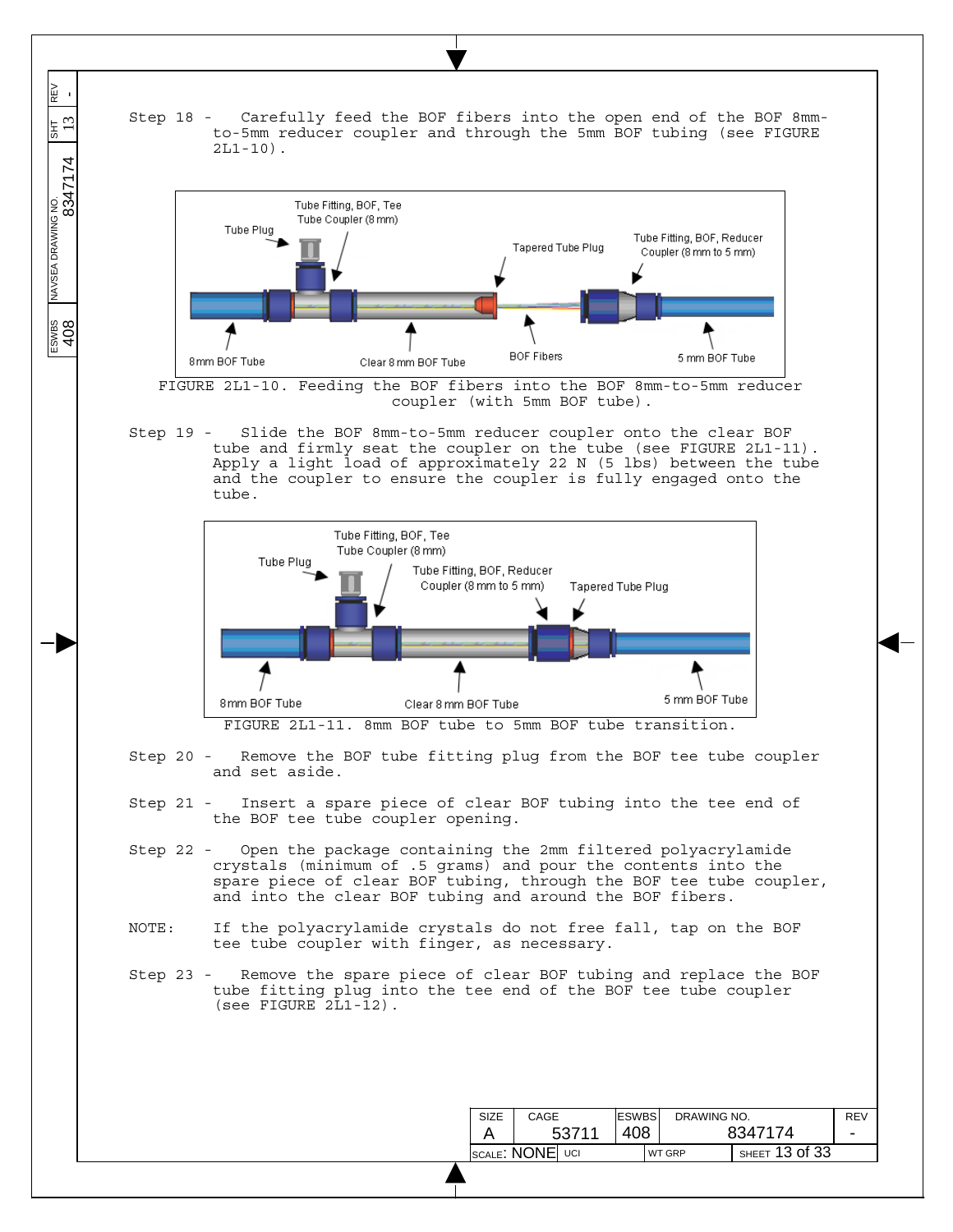

| <b>SIZE</b> | CAGE            |       | <b>ESWBS</b> | DRAWING NO.   |                    | REV |
|-------------|-----------------|-------|--------------|---------------|--------------------|-----|
|             |                 | 53711 | 408          |               | 8347174            |     |
|             | SCALE: NONE UCI |       |              | <b>WT GRP</b> | SHEET $14$ of $33$ |     |
|             |                 |       |              |               |                    |     |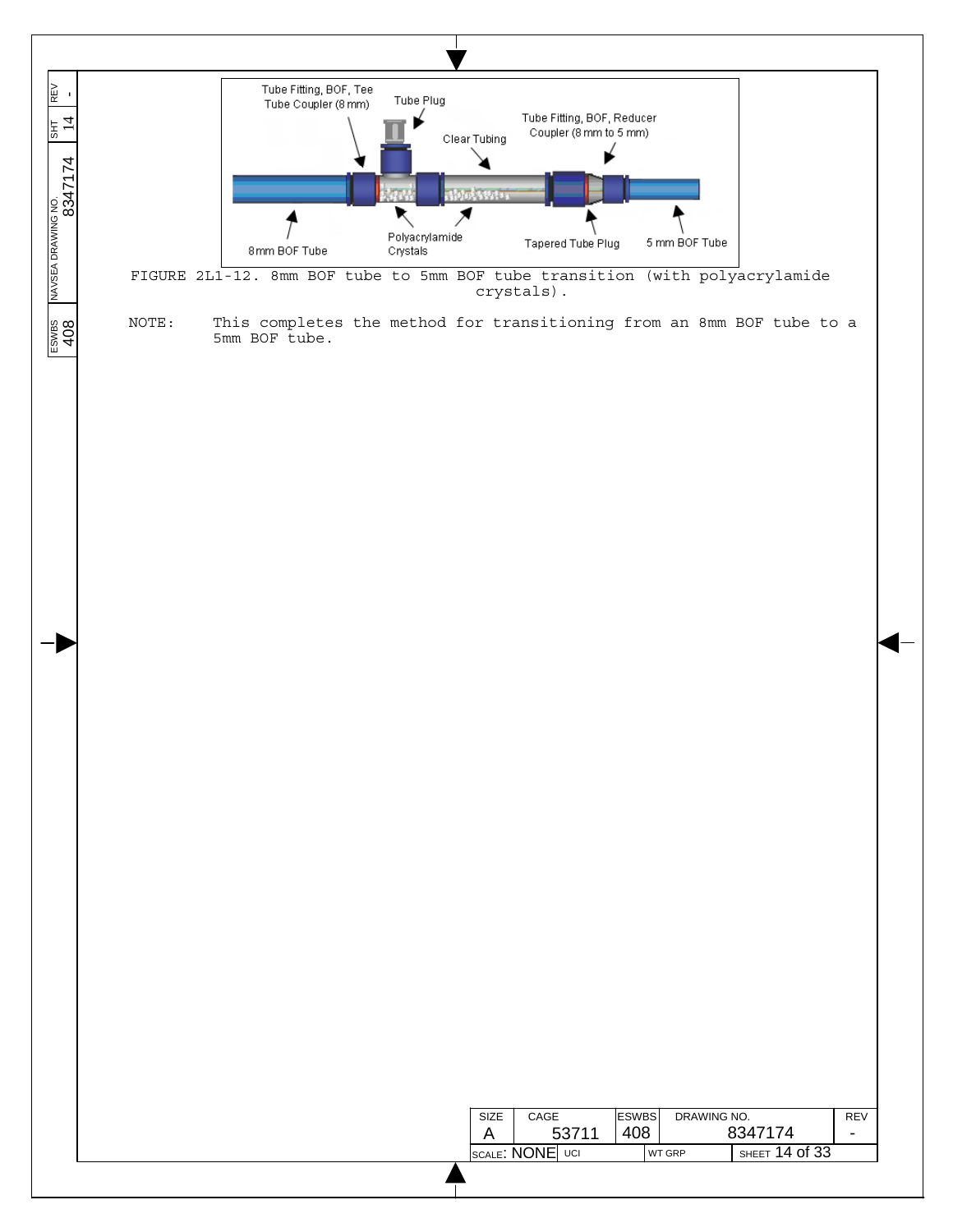ESWBS NAVSEA DRAWING NO. SHT REV 408 8347174 15 - REV<br>-METHOD 2M1  $\frac{15}{15}$ 玉 5MM BOF TUBE ATTACHMENT TO SPLICE TRAYS 1. SCOPE. 1.1 Scope. This method describes the procedure for attaching a 5mm Blown Optical Fiber (BOF) tube to a 7-inch (MIL-DTL-24728/8-51) splice tray. This method uses a brass sleeve inserted into the 5mm BOF tube which allows up to three 5mm BOF tubes to be attached to a single side of the splice tray. 1.2 While it might be possible to blow BOF fiber to a splice tray, it is assumed that the BOF fibers will be hand fed through the 5mm tube, based upon the procedures in NAVSEA Drawing 8347174 Method 2L1.  $\frac{200}{408}$ 2. REQUIRED EQUIPMENT AND MATERIALS. 2.1 The equipment and materials in Table 2M1-I shall be used to perform this procedure. TABLE 2M1-I. Equipment and materials. Description Quantity Safety glasses and the set of the set of the set of the set of the set of the set of the set of the set of the set of the set of the set of the set of the set of the set of the set of the set of the set of the set of the s Ruler is a state of the state of the state of the state of the state of the state of the state of the state of Utility knife or scissors and the set of  $\sim$  1 Tube cutter 1 Tie wraps, 4-inch self-clinching straps (SAE AS 23190 or equal) As required 7-inch splice tray (MIL-DTL-24728/8-51 or equal) As required Brass sleeve (KITCO P/N 0731-1136 or equal) As required 5mm tapered tube plug (Connective Solutions P/N TTP-1 or equal) As required 8mm/5mm duct coupling tool (KITCO P/N 0745-2280 or equal) 1 Alcohol bottle with alcohol/2-propanol 1 Wipes (NAVSEA DWG 6872811-18 or equal) As required Canned air (NAVSEA DWG 6872811-17 or equal) As required

 $\overline{\phantom{a}}$  $\overline{\phantom{a}}$  $\overline{\phantom{a}}$ 

 $\overline{\phantom{a}}$  $\overline{\phantom{a}}$ 

 $\overline{\phantom{a}}$ 

| SIZE | CAGE                                       |       | <b>ESWBS</b> | DRAWING NO.   |                    | REV |
|------|--------------------------------------------|-------|--------------|---------------|--------------------|-----|
|      |                                            | 53711 | 408          |               | 8347174            |     |
|      | $_{\texttt{SCALE}}$ : $\textsf{NONE} $ uci |       |              | <b>WT GRP</b> | SHEET $15$ Of $33$ |     |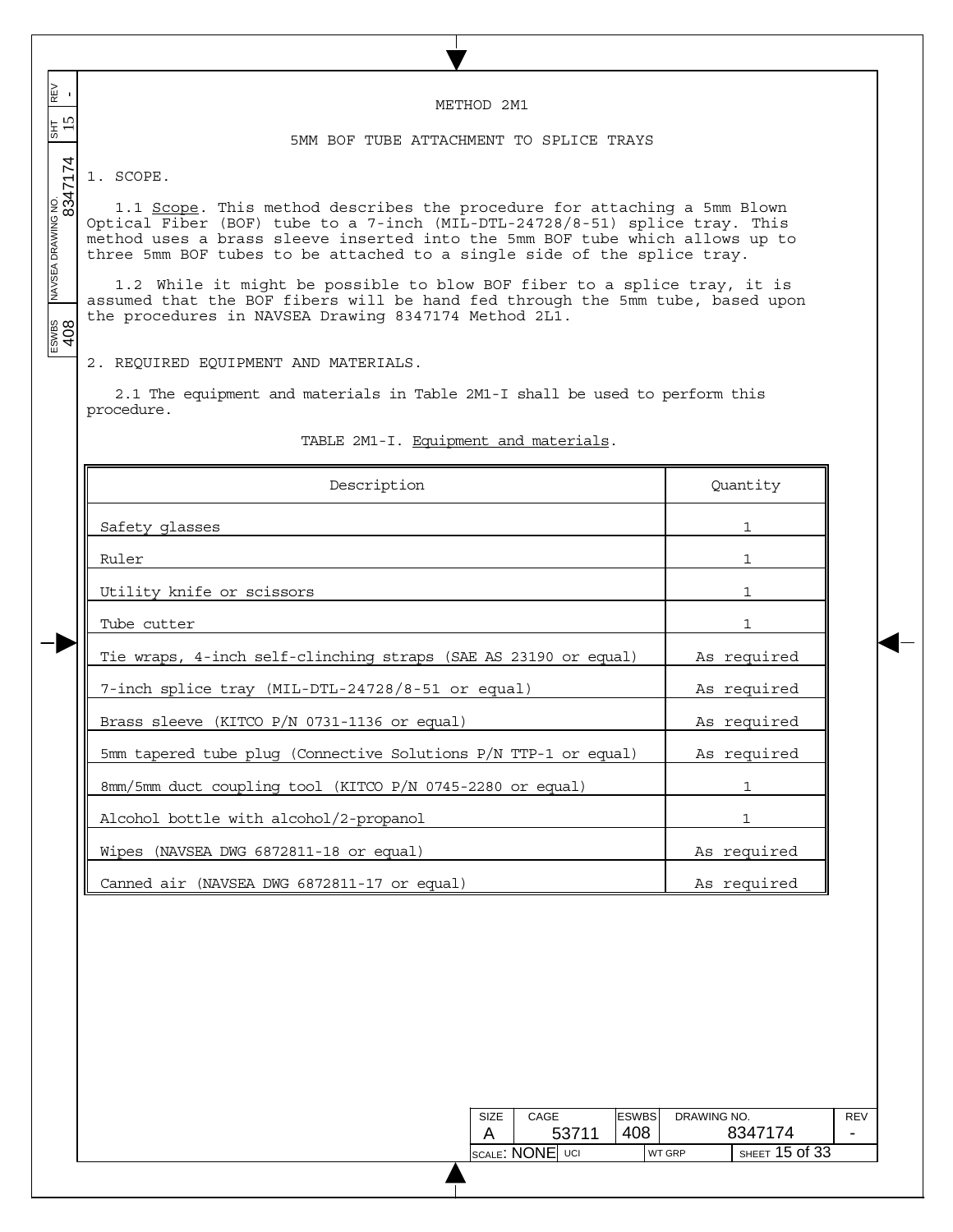| 3. PROCEDURES.<br>N≣<br>⊮<br>3.1 Safety summary. The following safety precautions shall be observed:<br>$\frac{1}{35}$<br>a. Observe warnings and cautions on equipment and materials.<br>INAVSEA DRAWING NO.<br> <br>  S347174<br>b. Safety glasses shall be worn at all times when handling bare fibers.<br>c. Do not touch the ends of bare fiber. Wash hands thoroughly after<br>handling bare fibers.<br>d. When visually inspecting an optical fiber, never stare into the end of a<br>fiber connected to a laser source or LED.<br>e. Never look into the end of a BOF tube. Always wear approved safety<br>glasses when handling BOF tubes that may be connected to a pressure<br>800<br>108<br>source.<br>3.2 Procedure. The following provides the method for attaching a 5mm BOF<br>tube to a 7-inch (MIL-DTL-24728/8-51) splice tray. This method uses a brass<br>sleeve inserted into the 5mm BOF tube. This method allows up to three 5mm BOF<br>tubes to be attached to a single side of the splice tray.<br>NOTE:<br>Keep BOF tube couplers and the ends of BOF tubes clean and free of<br>contaminants.<br>NOTE:<br>BOF tube couplers may be cleaned using distilled water and blown<br>dry with air. Do not clean or soak BOF tube couplers in alcohol or<br>other cleaning agents. BOF tube couplers can be permanently<br>damaged by exposure to alcohol and cleaning agents.<br>Previously used BOF tube couplers may not adequately seal BOF<br>NOTE:<br>tubes. When installing BOF cabling, always use new BOF tube<br>couplers.<br><b>CAUTION</b> : Disengaging utilized BOF tube couplers may damage/break the<br>optical fibers contained within the BOF tubes.<br>Step 1 - If the 5mm BOF tube, that is to be connected to a splice tray, has<br>transitioned from an 8mm BOF tube, insure that the transition from<br>the 8mm BOF tube to the 5mm BOF tube is in accordance with NAVSEA<br>Drawing 8347174 Method 2L1 (8MM BOF Tube to 5MM BOF Tube<br>Transition Within Protective Enclosures).<br>If the blowing of the BOF fibers (either individual or bundle)<br>NOTE:<br>occurs after the 5mm BOF tube is attached to the splice tray, then<br>the tube transition, NAVSEA Drawing 8347174 Method 2L1, cannot be<br>completed until this method is complete.<br>Step 2 - Insure that the routing, forming, and shaping procedures for the<br>5mm BOF tubing are performed in accordance with the methods<br>applicable for the specific enclosure. |                |  |  |  |  |  |  |  |  |
|--------------------------------------------------------------------------------------------------------------------------------------------------------------------------------------------------------------------------------------------------------------------------------------------------------------------------------------------------------------------------------------------------------------------------------------------------------------------------------------------------------------------------------------------------------------------------------------------------------------------------------------------------------------------------------------------------------------------------------------------------------------------------------------------------------------------------------------------------------------------------------------------------------------------------------------------------------------------------------------------------------------------------------------------------------------------------------------------------------------------------------------------------------------------------------------------------------------------------------------------------------------------------------------------------------------------------------------------------------------------------------------------------------------------------------------------------------------------------------------------------------------------------------------------------------------------------------------------------------------------------------------------------------------------------------------------------------------------------------------------------------------------------------------------------------------------------------------------------------------------------------------------------------------------------------------------------------------------------------------------------------------------------------------------------------------------------------------------------------------------------------------------------------------------------------------------------------------------------------------------------------------------------------------------------------------------------------------------------------------------------------------------------------------------------------------------------------------------------------------|----------------|--|--|--|--|--|--|--|--|
|                                                                                                                                                                                                                                                                                                                                                                                                                                                                                                                                                                                                                                                                                                                                                                                                                                                                                                                                                                                                                                                                                                                                                                                                                                                                                                                                                                                                                                                                                                                                                                                                                                                                                                                                                                                                                                                                                                                                                                                                                                                                                                                                                                                                                                                                                                                                                                                                                                                                                      |                |  |  |  |  |  |  |  |  |
|                                                                                                                                                                                                                                                                                                                                                                                                                                                                                                                                                                                                                                                                                                                                                                                                                                                                                                                                                                                                                                                                                                                                                                                                                                                                                                                                                                                                                                                                                                                                                                                                                                                                                                                                                                                                                                                                                                                                                                                                                                                                                                                                                                                                                                                                                                                                                                                                                                                                                      |                |  |  |  |  |  |  |  |  |
|                                                                                                                                                                                                                                                                                                                                                                                                                                                                                                                                                                                                                                                                                                                                                                                                                                                                                                                                                                                                                                                                                                                                                                                                                                                                                                                                                                                                                                                                                                                                                                                                                                                                                                                                                                                                                                                                                                                                                                                                                                                                                                                                                                                                                                                                                                                                                                                                                                                                                      |                |  |  |  |  |  |  |  |  |
|                                                                                                                                                                                                                                                                                                                                                                                                                                                                                                                                                                                                                                                                                                                                                                                                                                                                                                                                                                                                                                                                                                                                                                                                                                                                                                                                                                                                                                                                                                                                                                                                                                                                                                                                                                                                                                                                                                                                                                                                                                                                                                                                                                                                                                                                                                                                                                                                                                                                                      |                |  |  |  |  |  |  |  |  |
|                                                                                                                                                                                                                                                                                                                                                                                                                                                                                                                                                                                                                                                                                                                                                                                                                                                                                                                                                                                                                                                                                                                                                                                                                                                                                                                                                                                                                                                                                                                                                                                                                                                                                                                                                                                                                                                                                                                                                                                                                                                                                                                                                                                                                                                                                                                                                                                                                                                                                      |                |  |  |  |  |  |  |  |  |
|                                                                                                                                                                                                                                                                                                                                                                                                                                                                                                                                                                                                                                                                                                                                                                                                                                                                                                                                                                                                                                                                                                                                                                                                                                                                                                                                                                                                                                                                                                                                                                                                                                                                                                                                                                                                                                                                                                                                                                                                                                                                                                                                                                                                                                                                                                                                                                                                                                                                                      |                |  |  |  |  |  |  |  |  |
|                                                                                                                                                                                                                                                                                                                                                                                                                                                                                                                                                                                                                                                                                                                                                                                                                                                                                                                                                                                                                                                                                                                                                                                                                                                                                                                                                                                                                                                                                                                                                                                                                                                                                                                                                                                                                                                                                                                                                                                                                                                                                                                                                                                                                                                                                                                                                                                                                                                                                      |                |  |  |  |  |  |  |  |  |
|                                                                                                                                                                                                                                                                                                                                                                                                                                                                                                                                                                                                                                                                                                                                                                                                                                                                                                                                                                                                                                                                                                                                                                                                                                                                                                                                                                                                                                                                                                                                                                                                                                                                                                                                                                                                                                                                                                                                                                                                                                                                                                                                                                                                                                                                                                                                                                                                                                                                                      |                |  |  |  |  |  |  |  |  |
|                                                                                                                                                                                                                                                                                                                                                                                                                                                                                                                                                                                                                                                                                                                                                                                                                                                                                                                                                                                                                                                                                                                                                                                                                                                                                                                                                                                                                                                                                                                                                                                                                                                                                                                                                                                                                                                                                                                                                                                                                                                                                                                                                                                                                                                                                                                                                                                                                                                                                      |                |  |  |  |  |  |  |  |  |
|                                                                                                                                                                                                                                                                                                                                                                                                                                                                                                                                                                                                                                                                                                                                                                                                                                                                                                                                                                                                                                                                                                                                                                                                                                                                                                                                                                                                                                                                                                                                                                                                                                                                                                                                                                                                                                                                                                                                                                                                                                                                                                                                                                                                                                                                                                                                                                                                                                                                                      |                |  |  |  |  |  |  |  |  |
|                                                                                                                                                                                                                                                                                                                                                                                                                                                                                                                                                                                                                                                                                                                                                                                                                                                                                                                                                                                                                                                                                                                                                                                                                                                                                                                                                                                                                                                                                                                                                                                                                                                                                                                                                                                                                                                                                                                                                                                                                                                                                                                                                                                                                                                                                                                                                                                                                                                                                      |                |  |  |  |  |  |  |  |  |
|                                                                                                                                                                                                                                                                                                                                                                                                                                                                                                                                                                                                                                                                                                                                                                                                                                                                                                                                                                                                                                                                                                                                                                                                                                                                                                                                                                                                                                                                                                                                                                                                                                                                                                                                                                                                                                                                                                                                                                                                                                                                                                                                                                                                                                                                                                                                                                                                                                                                                      |                |  |  |  |  |  |  |  |  |
|                                                                                                                                                                                                                                                                                                                                                                                                                                                                                                                                                                                                                                                                                                                                                                                                                                                                                                                                                                                                                                                                                                                                                                                                                                                                                                                                                                                                                                                                                                                                                                                                                                                                                                                                                                                                                                                                                                                                                                                                                                                                                                                                                                                                                                                                                                                                                                                                                                                                                      |                |  |  |  |  |  |  |  |  |
|                                                                                                                                                                                                                                                                                                                                                                                                                                                                                                                                                                                                                                                                                                                                                                                                                                                                                                                                                                                                                                                                                                                                                                                                                                                                                                                                                                                                                                                                                                                                                                                                                                                                                                                                                                                                                                                                                                                                                                                                                                                                                                                                                                                                                                                                                                                                                                                                                                                                                      |                |  |  |  |  |  |  |  |  |
|                                                                                                                                                                                                                                                                                                                                                                                                                                                                                                                                                                                                                                                                                                                                                                                                                                                                                                                                                                                                                                                                                                                                                                                                                                                                                                                                                                                                                                                                                                                                                                                                                                                                                                                                                                                                                                                                                                                                                                                                                                                                                                                                                                                                                                                                                                                                                                                                                                                                                      |                |  |  |  |  |  |  |  |  |
| NOTE:<br>When routing the 5mm BOF tube to the splice tray, the tube should<br>be routed to "Side B" of the splice tray (see FIGURE 2M1-1), which<br>is typically towards the top-side of the tray holder. In the event<br>that the splice tray is not oriented with "Side B" of the splice<br>tray up, it may be necessary to run the 5mm BOF tube to "Side A"<br>of the splice tray.                                                                                                                                                                                                                                                                                                                                                                                                                                                                                                                                                                                                                                                                                                                                                                                                                                                                                                                                                                                                                                                                                                                                                                                                                                                                                                                                                                                                                                                                                                                                                                                                                                                                                                                                                                                                                                                                                                                                                                                                                                                                                                |                |  |  |  |  |  |  |  |  |
|                                                                                                                                                                                                                                                                                                                                                                                                                                                                                                                                                                                                                                                                                                                                                                                                                                                                                                                                                                                                                                                                                                                                                                                                                                                                                                                                                                                                                                                                                                                                                                                                                                                                                                                                                                                                                                                                                                                                                                                                                                                                                                                                                                                                                                                                                                                                                                                                                                                                                      |                |  |  |  |  |  |  |  |  |
| <b>ESWBS</b><br>DRAWING NO.<br>SIZE<br>CAGE                                                                                                                                                                                                                                                                                                                                                                                                                                                                                                                                                                                                                                                                                                                                                                                                                                                                                                                                                                                                                                                                                                                                                                                                                                                                                                                                                                                                                                                                                                                                                                                                                                                                                                                                                                                                                                                                                                                                                                                                                                                                                                                                                                                                                                                                                                                                                                                                                                          | REV            |  |  |  |  |  |  |  |  |
| 408<br>8347174<br>53711<br>A<br>SHEET 16 of 33<br>SCALE: NONE UCI                                                                                                                                                                                                                                                                                                                                                                                                                                                                                                                                                                                                                                                                                                                                                                                                                                                                                                                                                                                                                                                                                                                                                                                                                                                                                                                                                                                                                                                                                                                                                                                                                                                                                                                                                                                                                                                                                                                                                                                                                                                                                                                                                                                                                                                                                                                                                                                                                    | $\blacksquare$ |  |  |  |  |  |  |  |  |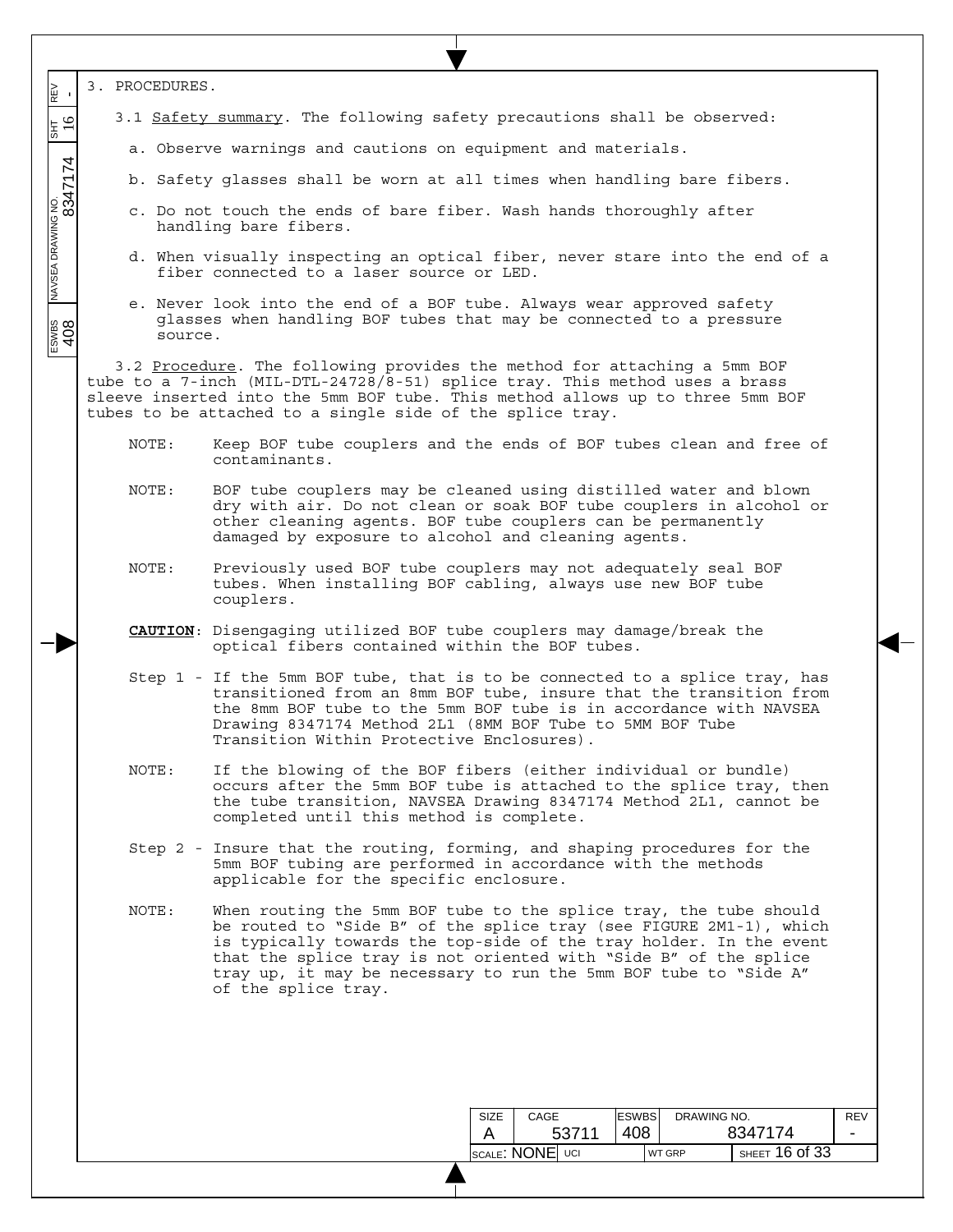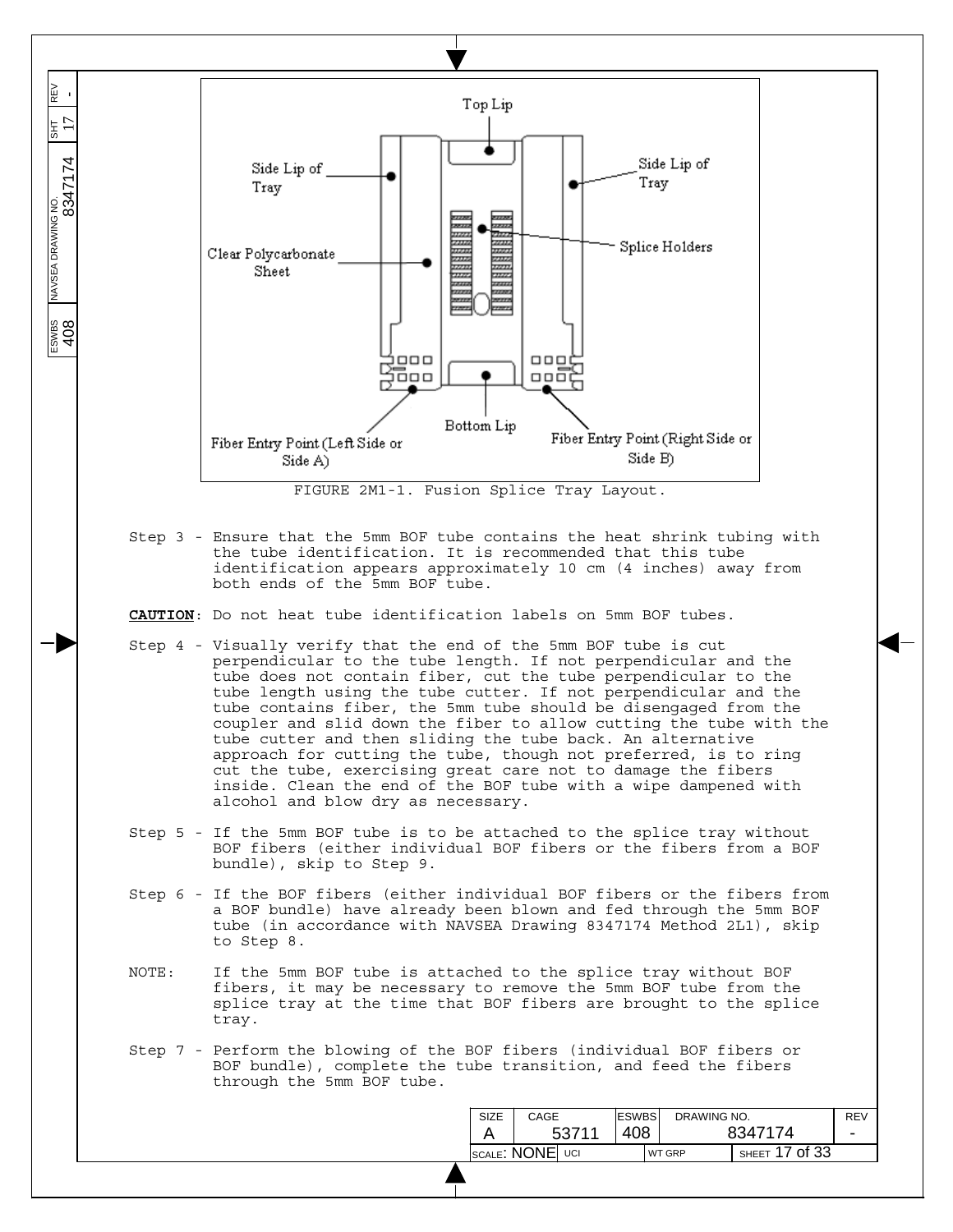A. Following the specific manufacturer's blowing procedure, perform the end-to-end blowing of the BOF fibers (individual BOF fibers or BOF bundle). B. Following the blowing process, complete the 8mm BOF tube to 5mm BOF tube transition process, NAVSEA Drawing 8347174 Method 2L1, for this BOF tube path. NOTE: If the transition process (Drawing 8347174 Method 2L1) is not completed prior to proceeding with this method, it may be difficult or impossible to complete without damaging the blown

 $\overline{\phantom{a}}$  $\overline{\phantom{a}}$  $\overline{\phantom{a}}$ 

REV<br>-

 $\frac{18}{18}$ 

 $\overline{\phantom{a}}$  $\overline{\phantom{a}}$ 

 $\overline{\phantom{a}}$ 

ESWBS NAVSEA DRAWING NO. SHT REV 408 8347174 18 -

ESWBS<br>408

Step 8 - Feed the BOF fibers into the non-flange side of the brass sleeve and slide the brass sleeve down the BOF fibers towards the open end of the 5mm BOF tube (see FIGURE 2M1-2).

optical fibers.



FIGURE 2M1-2. Inserting BOF fibers through brass sleeve.

- Step 9 Insert the brass sleeve into the 5mm BOF tube. The duct coupling tool can be used to help insert the brass sleeve by aligning the inset side of the 5mm end of the tool over the sleeve flange. Applying equal pressure on the top side flange, press the sleeve into the tubing until the flange is flush with the BOF tube (see FIGURE 2M1-3 for the 5mm BOF tube with brass sleeve with BOF fibers and FIGURE 2M1-4 for 5mm BOF tube with brass sleeve without BOF fibers).
- **CAUTION:** Use extreme care when performing the process of inserting the brass sleeve into the BOF tubing with BOF fibers, as fibers can be damaged.

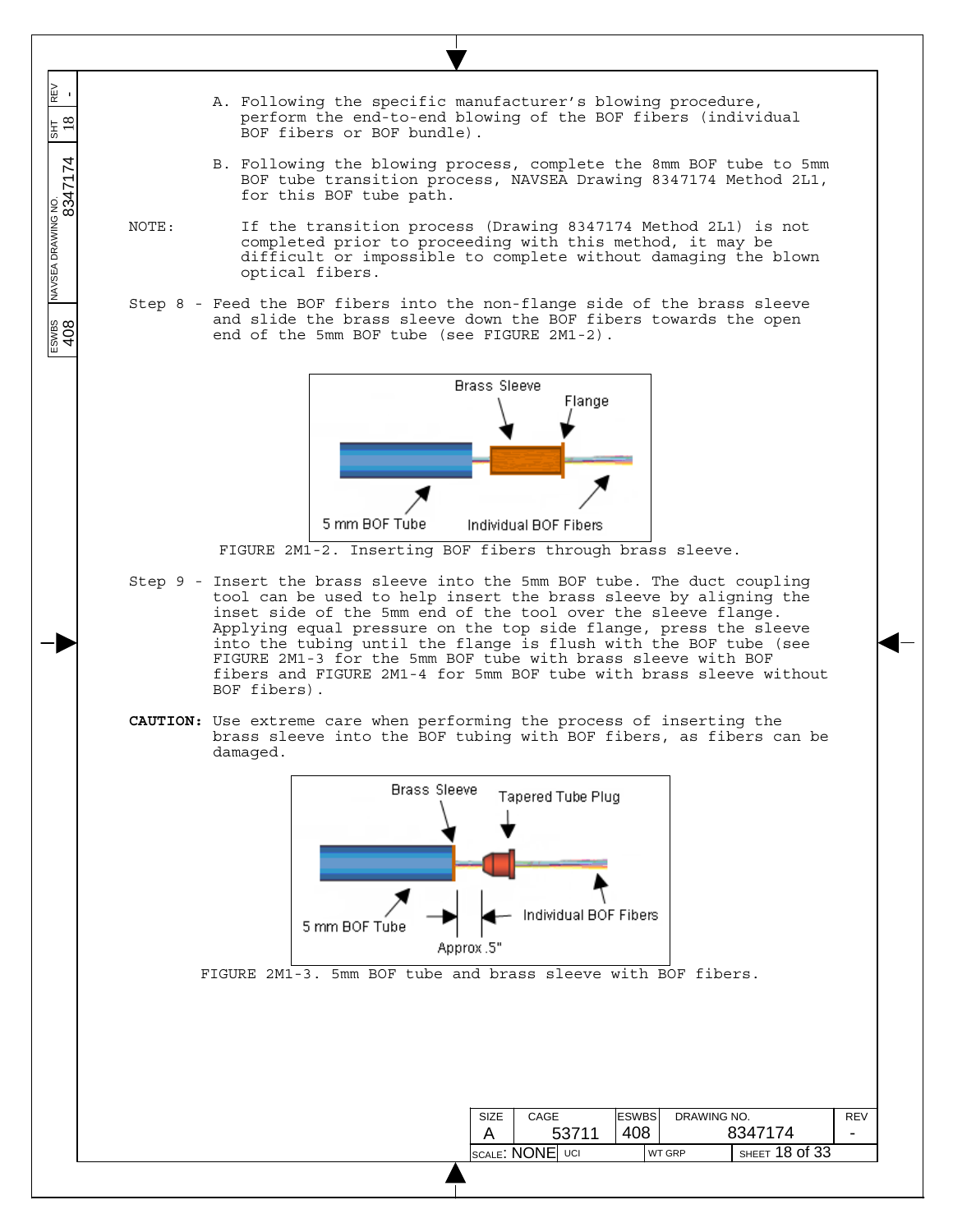

is located above the upper retention slots (see FIGURE 2M1-6A).

| SIZE                     | <b>ESWBS</b><br>DRAWING NO. |               |                | <b>REV</b> |                          |
|--------------------------|-----------------------------|---------------|----------------|------------|--------------------------|
| 53711                    |                             |               |                | 8347174    | $\overline{\phantom{0}}$ |
| Iscale <b>: NONE</b> UCI |                             | <b>WT GRP</b> | SHEET 19 of 33 |            |                          |
|                          |                             |               |                |            |                          |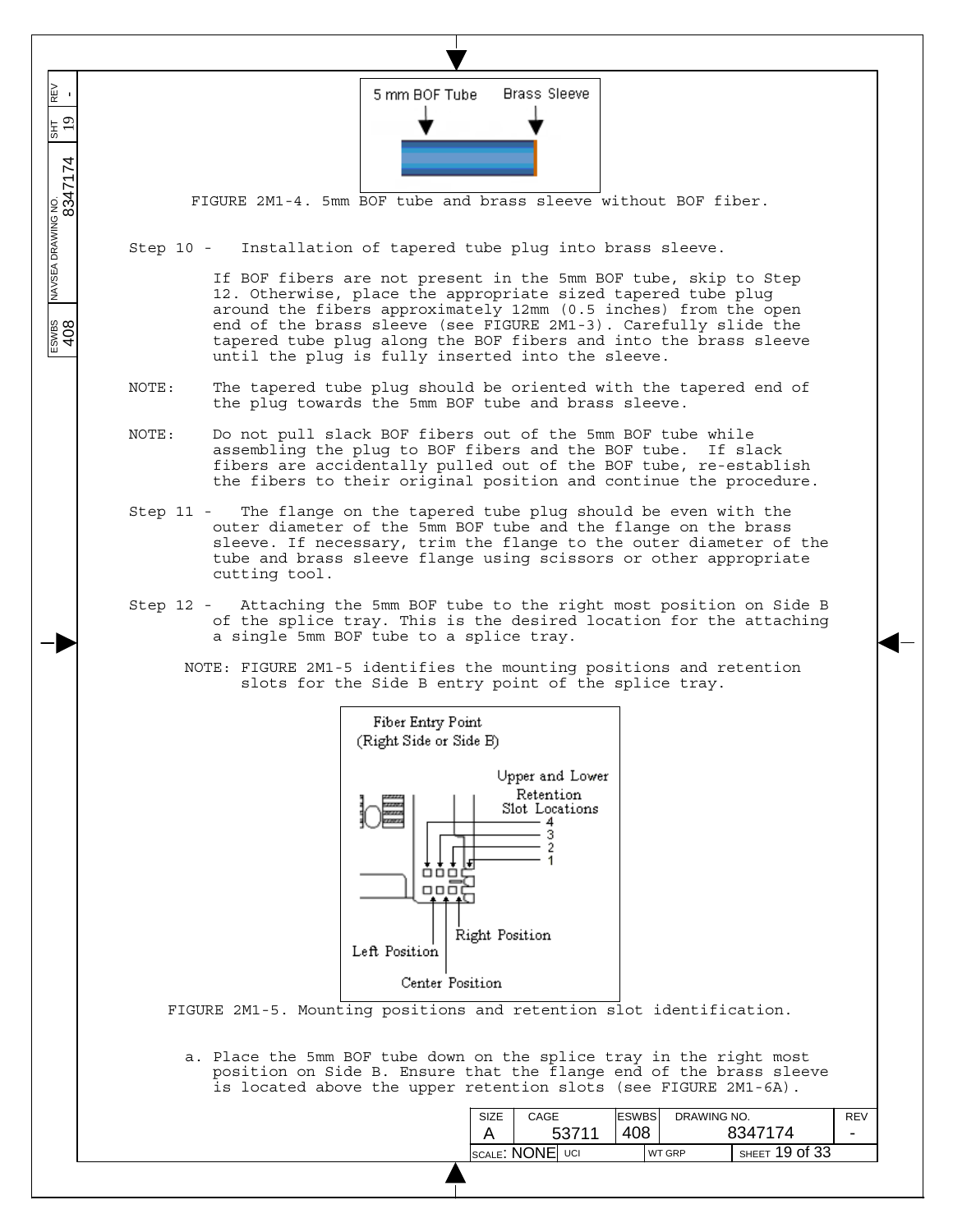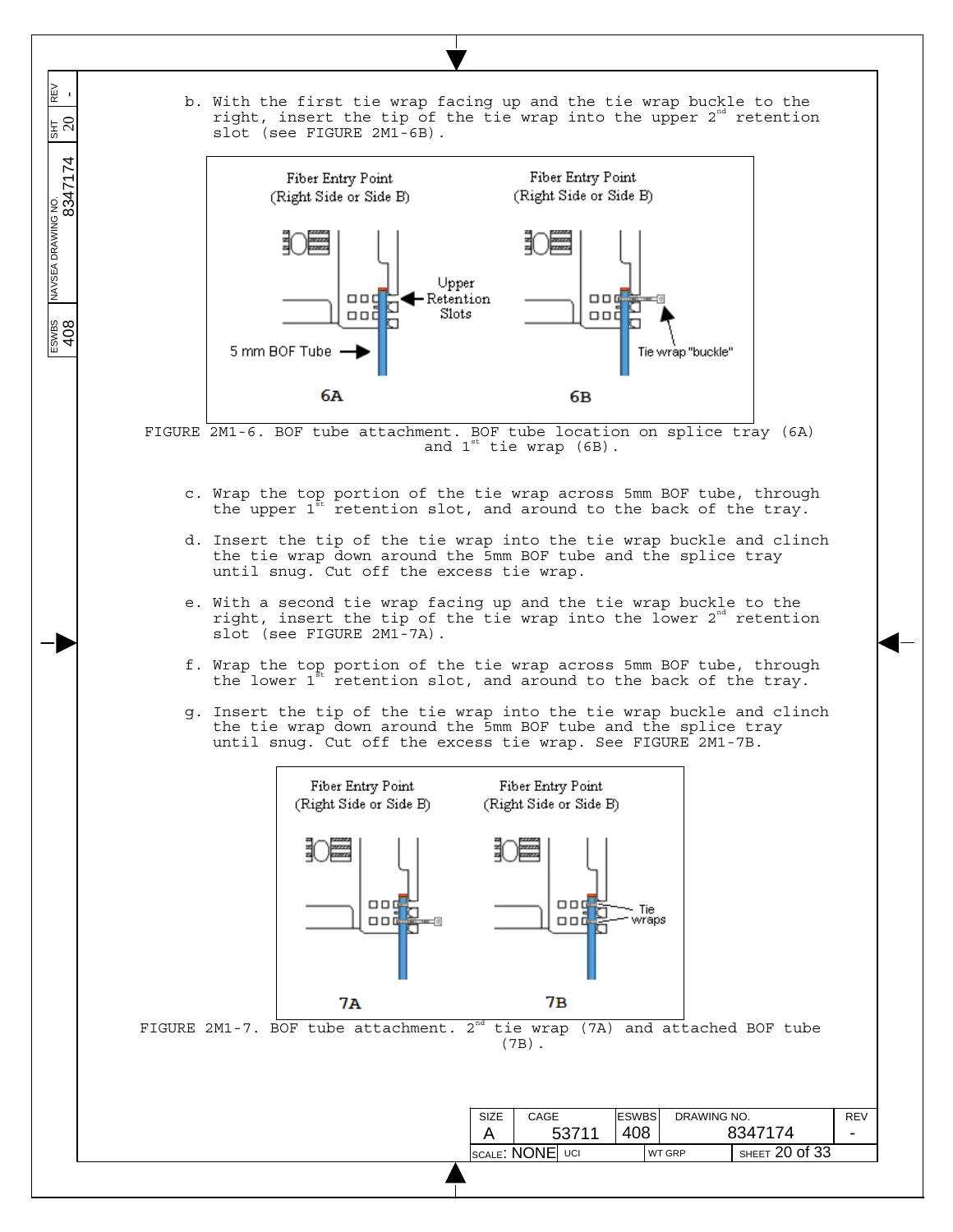h. If a second 5mm BOF tube is to be attached to the splice tray, proceed to Step 13. Otherwise, this method is complete.

 $\overline{\phantom{a}}$ REV<br>- $\overline{\phantom{a}}$ 

 $\overline{\phantom{a}}$  $\overline{\phantom{a}}$   $\frac{5}{21}$ 

 $\overline{\phantom{a}}$ 

 $\frac{1}{\sqrt{1.564 \times 10^{10}} \times 10^{10}}$  NAVSEA DRAWING NO.  $\frac{1}{\sqrt{1.564 \times 10^{10}} \times 10^{10}}$  804  $\frac{1}{\sqrt{1.564 \times 10^{10}} \times 10^{10}}$ 

 $\frac{200}{408}$ 

- Step 13 Attaching the 5mm BOF tube to the center position on Side B of the splice tray (see FIGURE 2M1-5). This is the desired location for the attaching a second 5mm BOF tube to a splice tray.
	- a. Place the 5mm BOF tube down on the splice tray in the center position on Side B. Ensure that the flange end of the brass sleeve is located above the upper retention slots.
	- b. With the first tie wrap facing up and the tie wrap buckle to the right, insert the tip of the tie wrap up from the bottom of the splice tray through the upper  $2<sup>nd</sup>$  retention slot.
	- c. Wrap the tie wrap across the  $2^{nd}$  5mm BOF tube, and insert the tip of the tie wrap down through the 3<sup>rd</sup> upper retention slot.
	- d. Insert the tip of the tie wrap into the tie wrap buckle and clinch the tie wrap down around the 5mm BOF tube and the splice tray until snug. Cut off the excess tie wrap.
	- e. With a second tie wrap facing up and the tie wrap buckle to the right, insert the tip of the tie wrap up from the bottom of the  $sp\overline{1}$ ice tray through the lower  $2^{nd}$  retention  $slot.$
	- f. Wrap the tie wrap across the  $2^{nd}$  5mm BOF tube, and insert the tip of the tie wrap down through the  $3<sup>rd</sup>$  lower retention slot.
	- g. Insert the tip of the tie wrap into the tie wrap buckle and clinch the tie wrap down around the 5mm BOF tube and the splice tray until snug. Cut off the excess tie wrap. See FIGURE 2M1-8.



FIGURE 2M1-8. Splice Tray with two 5mm BOF tubes.

- h. If a third 5mm BOF tube is to be attached to the splice tray, proceed to Step 14. Otherwise, this method is complete.
- Step 14 Attaching the 5mm BOF tube to the left most position on Side B of the splice tray (see FIGURE 2M1-5). This is the location for the attaching a third 5mm BOF tube to a splice tray.
	- a. Place the 5mm BOF tube down on the splice tray in the left most position on Side B. Ensure that the flange end of the brass sleeve is located above the upper retention slots.

| SIZE            | CAGE | <b>ESWBS</b><br>DRAWING NO. |     |  |                                     | <b>REV</b> |                          |
|-----------------|------|-----------------------------|-----|--|-------------------------------------|------------|--------------------------|
|                 |      | 53711                       | 408 |  |                                     | 8347174    | $\overline{\phantom{0}}$ |
| SCALE: NONE UCI |      |                             |     |  | SHEET $21$ of $33$<br><b>WT GRP</b> |            |                          |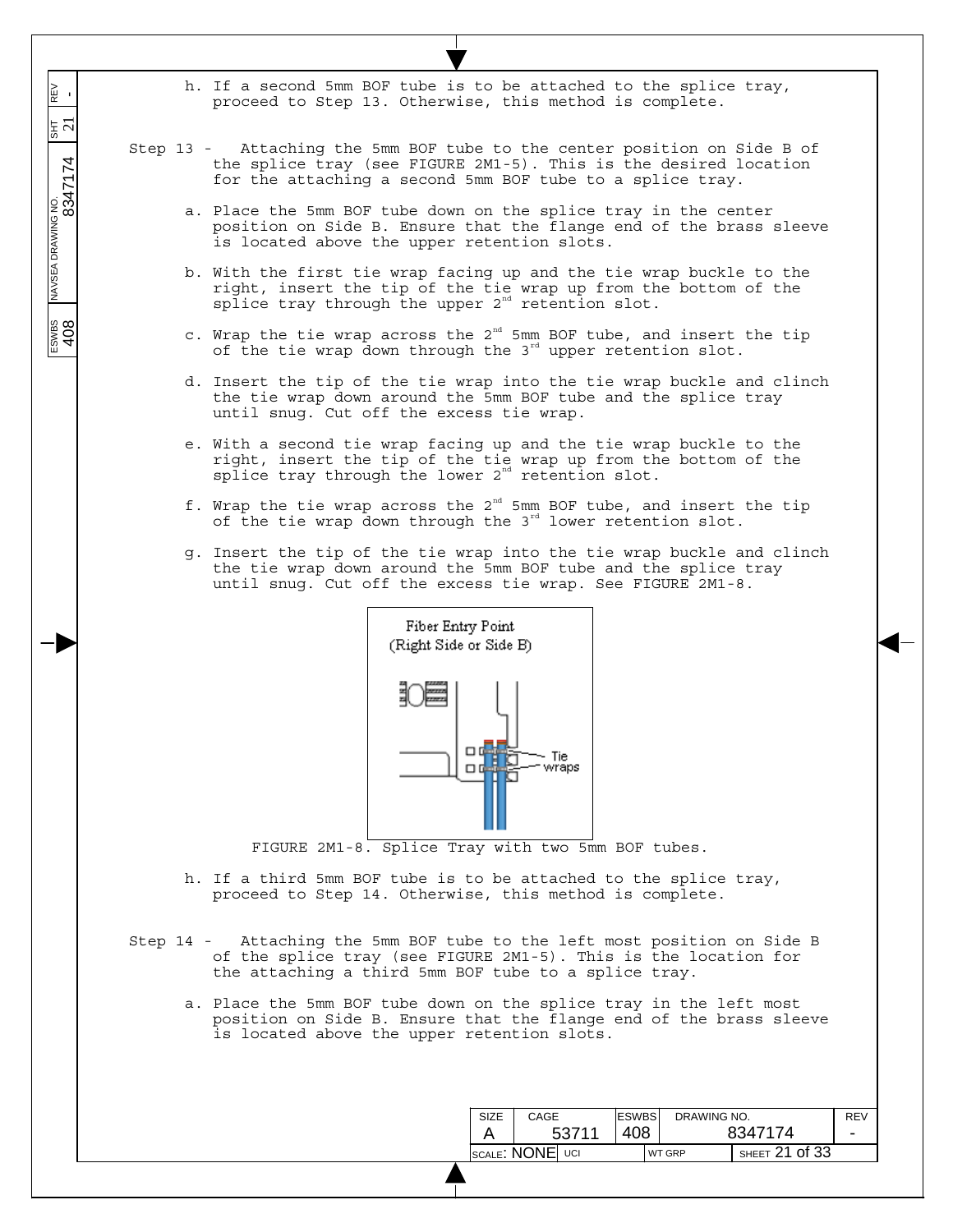b. With the first tie wrap facing up and the tie wrap buckle to the right, insert the tip of the tie wrap up from the bottom of the splice tray through the upper  $3^{rd}$  retention slot.

 $\overline{\phantom{a}}$ REV<br>- $\overline{\phantom{a}}$ 

 $\overline{\phantom{a}}$  $\overline{\phantom{a}}$   $\frac{1}{2}$   $\frac{1}{2}$ 

 $\overline{\phantom{a}}$ 

 $\frac{\text{Fswes}}{408}$  NAVSEA DRAWING NO.  $\frac{1}{817}$  REV 8347174 20

- c. Wrap the tie wrap across the  $3^{rd}$  5mm BOF tube, and insert the tip of the tie wrap down through the  $4^{\text{th}}$  upper retention slot.
- d. Insert the tip of the tie wrap into the tie wrap buckle and clinch the tie wrap down around the 5mm BOF tube and the splice tray until snug. Cut off the excess tie wrap.
- e. With a second tie wrap facing up and the tie wrap buckle to the right, insert the tip of the tie wrap up from the bottom of the  $sp\overline{1}$ ice tray through the lower  $3^{rd}$  retention  $slot.$
- f. Wrap the tie wrap across the  $3^{rd}$  5mm BOF tube, and insert the tip of the tie wrap down through the  $4^{\text{th}}$  lower retention slot.
- g. Insert the tip of the tie wrap into the tie wrap buckle and clinch the tie wrap down around the 5mm BOF tube and the splice tray until snug. Cut off the excess tie wrap. See FIGURE 2M1-9.



FIGURE 2M1-9. Splice Tray with three 5mm BOF tubes.

NOTE: This completes the method for 5mm BOF tube attachment to a 7-inch (MIL-DTL-24728/8-51) splice tray.

| SIZE            | CAGE |       | <b>ESWBS</b> | DRAWING NO.   |                    | <b>REV</b>               |
|-----------------|------|-------|--------------|---------------|--------------------|--------------------------|
|                 |      | 53711 | 408          |               | 8347174            | $\overline{\phantom{0}}$ |
| SCALE: NONE UCI |      |       |              | <b>WT GRP</b> | SHEET $22$ of $33$ |                          |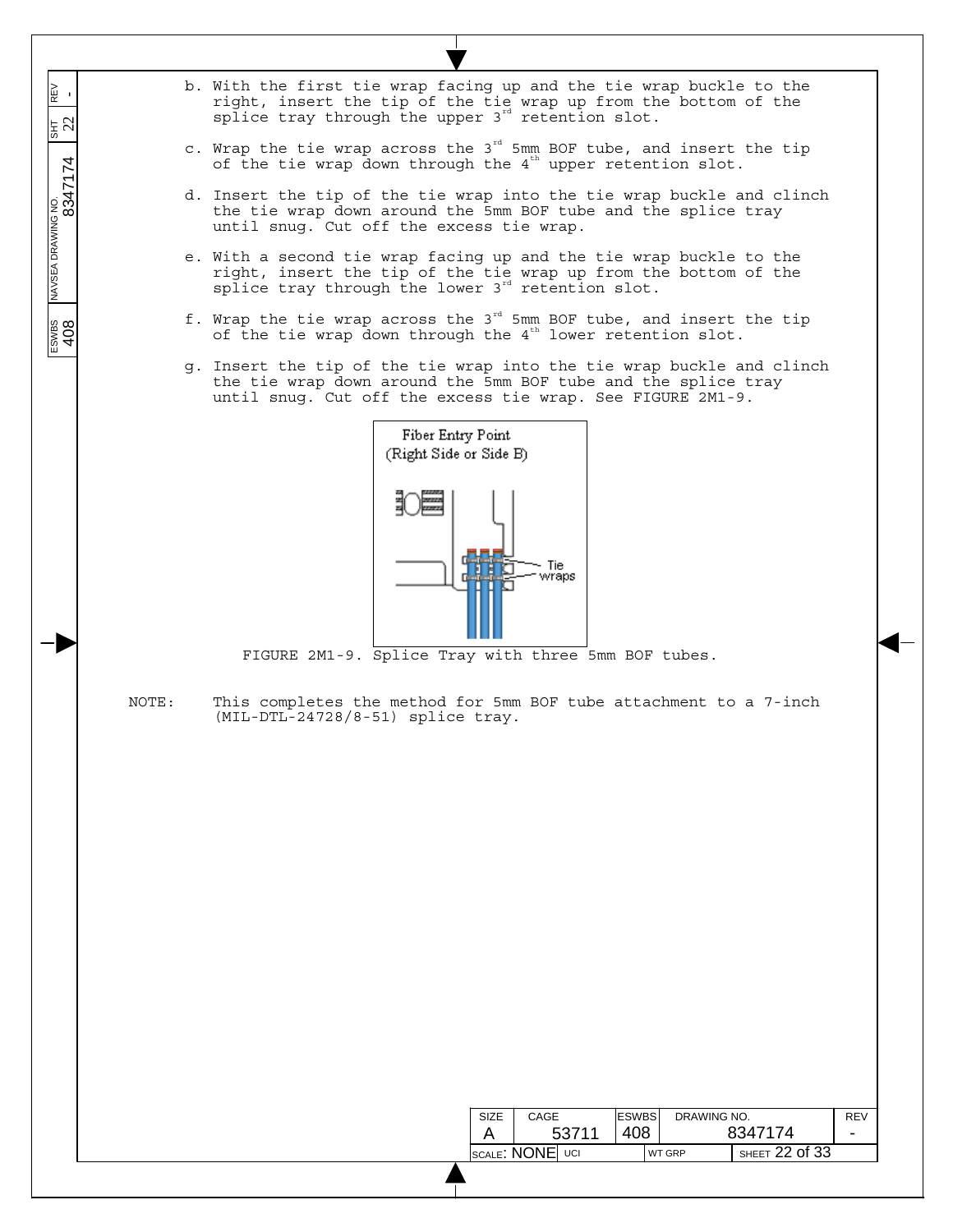$\overline{\phantom{a}}$  $\frac{1}{\sqrt{347}}$   $\frac{1}{\sqrt{347}}$   $\frac{1}{\sqrt{347}}$   $\frac{1}{\sqrt{347}}$   $\frac{1}{\sqrt{347}}$   $\frac{1}{\sqrt{347}}$   $\frac{1}{\sqrt{347}}$   $\frac{1}{\sqrt{347}}$   $\frac{1}{\sqrt{347}}$   $\frac{1}{\sqrt{347}}$   $\frac{1}{\sqrt{347}}$   $\frac{1}{\sqrt{347}}$   $\frac{1}{\sqrt{347}}$   $\frac{1}{\sqrt{347}}$   $\frac{1}{\sqrt{34$ REV<br>- $\overline{\phantom{a}}$ METHOD 6M1  $\frac{1}{5}$   $\frac{1}{21}$ FIBER OPTIC CONNECTOR INSPECTION AND CLEANING (INBOARD ONLY)  $\overline{\phantom{a}}$  $\overline{\phantom{a}}$ 1. SCOPE.  $\overline{\phantom{a}}$ 1.1 Scope. This method describes the procedures for manual inspection and cleaning of ferrule endfaces for both single fiber, single ferrule connectors and each terminus in a fiber optic, multi-terminus connector. The procedures described herein use hand cleaning procedures in lieu of automated cleaning devices. This method serves as a follow-up to NAVSSES Letter Ser 96315/038 (GUIDANCE DOCUMENT: APPROACHES TO CLEANING FERRULE ENDFACES, FIBER OPTIC CONNECTORS AND TERMINI), dated 13 June 2003, in which cleaning approach 2 multiple step cleaning (i.e., inspect, swab/wipe, inspect), is expanded upon.  $rac{1}{408}$ The criteria defining a clean condition with respect to the ferrule endface is covered in section 3.2 of this method. Automated inspection of fiber optic single fiber, single ferrule connectors and multi-terminus connectors may be permitted if equipment and cleanliness metrics are approved by the Naval Surface Warfare Center, Dahlgren Division, Fiber Optics Section. 1.2 Testing. This method shall be used in conjunction with Method 6C1, Cable Assembly Link Loss Test, found in MIL-STD-2042B Part 6 for testing and troubleshooting fiber optic links aboard Navy surface ships and submarines. 1.3 General Notes. This method makes several notes that have applicability for the entire method. a) Beginning of life connectors are those connectors that have been terminated and tested to meet MIL-STD-2042B requirements but have not been connected to any system or patch panel. b) In-service connectors are those connectors that have been terminated and tested to meet MIL-STD-2042B requirements but have been connected to a mating connector or patch panel. 2. REQUIRED EQUIPMENT AND MATERIALS. 2.1 The equipment and materials in Table 6M1-I shall be used to perform this procedure. TABLE 6M1-I. Equipment and materials. Description Quantity Optical microscope 400X (NAVSEA DWG 6872813-28 or equal) 1, or Video Inspection System Kit w/probe tips, w/case, w/std barrel adapter 1, or (kit includes items below) JDSU FBP-NAVY-1 (NSN: 7Z 6650-01-587-1666 or equal) 1/, 2/, 3/, 4/. Kit includes: Video Inspection Probe, NTSC, 200/400X, 4 pin Out JDSU FBP-P52.5 inch handheld video display JDSU FBP-HD1 (NSN 6080-01- 540-75150 or equal) Probe tip, for M29504/14 pin terminus (2.0 mm dia. ferrule) JDSU FBPT-MIL-1P or equal Probe tip, patch cord, for M29504/15 socket terminus (2.0 mm dia. ferrule) JDSU FBPT-MIL-1S or equal Probe tip, patch cord, for 1.25 mm dia. ferrule JDSU FBPT-U12M (NSN 5999-01-540-7508 or equal) Probe tip, patch cord, for 2.5 mm dia. ferrule JDSU FBPT-U25M (NSN 5999-01-540-7516 or equal)

SIZE A CAGE 53711 ESWBS 408 DRAWING NO. 8347174 REV - SCALE: NONE UCI WT GRP SHEET 23 of 33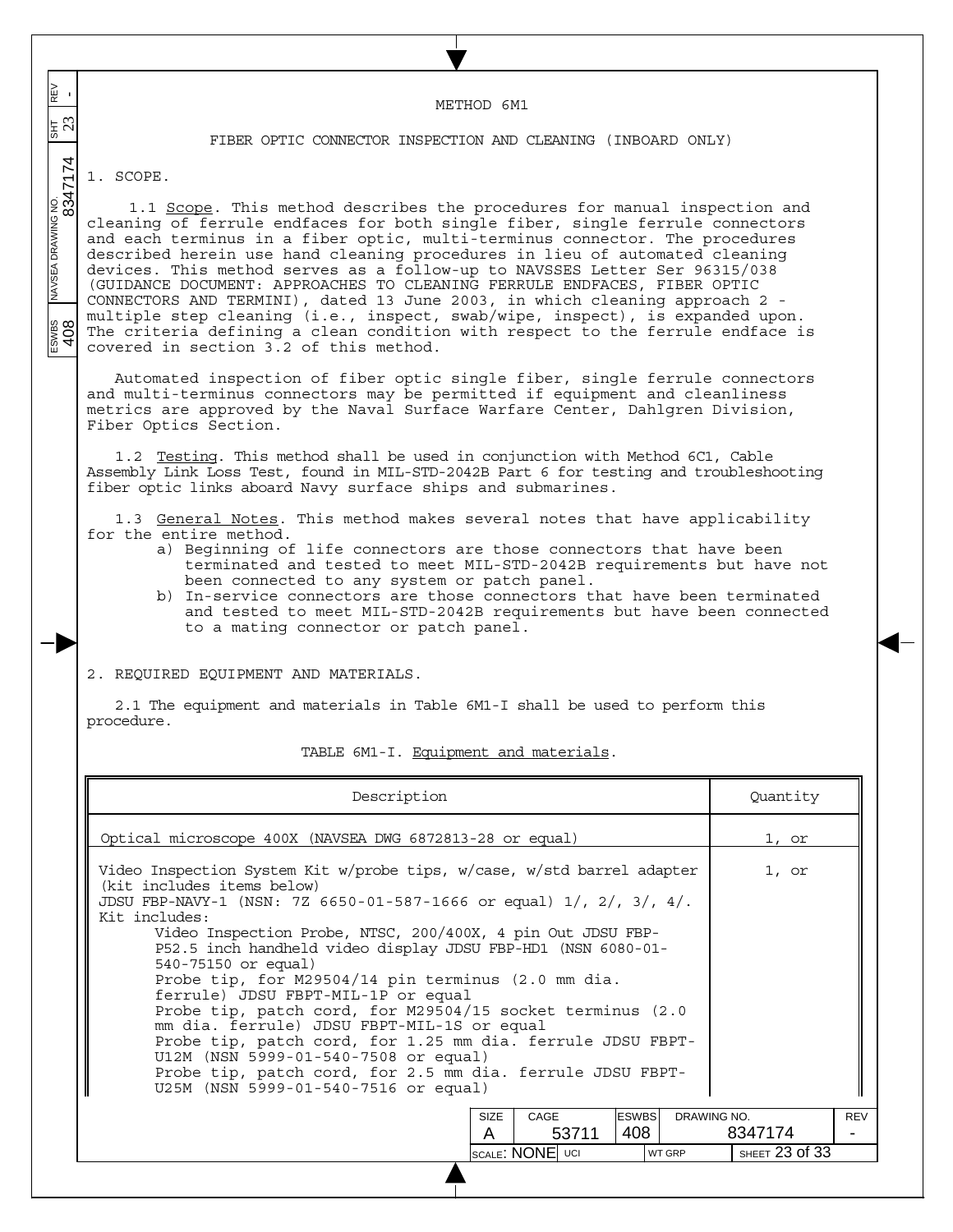| Video Inspection System Kit w/probe tips, w/case, w/std barrel<br>adapter. (Lightel ViewConn Plus VC-6200-PL or equal) 1/, 2/, 3/,                                                                                                                                                                                                                                                                                                                                                                                                        | $\mathbf{1}$                         |
|-------------------------------------------------------------------------------------------------------------------------------------------------------------------------------------------------------------------------------------------------------------------------------------------------------------------------------------------------------------------------------------------------------------------------------------------------------------------------------------------------------------------------------------------|--------------------------------------|
| $4/$ .<br>Kit includes:                                                                                                                                                                                                                                                                                                                                                                                                                                                                                                                   |                                      |
| ViewConn Plus VC-6200 device with CleanConn CC-1 cleaner<br>module                                                                                                                                                                                                                                                                                                                                                                                                                                                                        |                                      |
| Spare CC-1 module<br>CI-1100HS digital probe                                                                                                                                                                                                                                                                                                                                                                                                                                                                                              |                                      |
| ViewConn 2.5 mm PC universal tip<br>ViewConn 1.25 mm PC universal tip<br>ViewConn 2.0 mm PC universal tip<br>SC/PC and FC/PC probe tip                                                                                                                                                                                                                                                                                                                                                                                                    |                                      |
| LC/PC probe tip<br>Probe Tip Box                                                                                                                                                                                                                                                                                                                                                                                                                                                                                                          |                                      |
| Additional tips may be needed:<br>Universal 2.5mm probe tip for PC type male connectors<br>$(PT2-U2.5/PC/M)$                                                                                                                                                                                                                                                                                                                                                                                                                              |                                      |
| Slim 2.0mm probe tip for male LEMO SMPTE F2 and<br>termini (PT2-U2.0/PC/M)<br>Tip for 2.0mm female termini (PT2-TM2.0/PC/F)                                                                                                                                                                                                                                                                                                                                                                                                               |                                      |
| Tip for ST PC type female connectors (PT2-ST/PC/F)<br>Probe tip for 1.25mm male ELIO connectors and termini<br>$(PT2 - ELIO1.25/PC/M)$                                                                                                                                                                                                                                                                                                                                                                                                    |                                      |
| Tip for 1.25mm female termini (PT2-TM1.25/PC/F)                                                                                                                                                                                                                                                                                                                                                                                                                                                                                           |                                      |
| Wipes (NAVSEA DWG 6872813-8 or equal)                                                                                                                                                                                                                                                                                                                                                                                                                                                                                                     | As required                          |
| Alcohol, Isopropyl, 99% pure anhydrous (NSN 6505-00-205-6513 or<br>equal)                                                                                                                                                                                                                                                                                                                                                                                                                                                                 | As required                          |
| Dispenser, solvent 4 oz., leak proof (for alcohol) (NSN 8125-<br>01-439-5367 or equal)                                                                                                                                                                                                                                                                                                                                                                                                                                                    | 1                                    |
| Alignment sleeve insertion and removal tool (ceramic termini)<br>(NAVSEA DWG 6872813-4 or equal)                                                                                                                                                                                                                                                                                                                                                                                                                                          | 1                                    |
| Cleaning swab, 1.25 mm exposed tip (NSN 6070-01-553-2267 or<br>equal) $4/$                                                                                                                                                                                                                                                                                                                                                                                                                                                                | As required                          |
| Cleaning swab, 2.5 mm exposed tip (NSN 6070-01-553-2263 or<br>equal) 4/                                                                                                                                                                                                                                                                                                                                                                                                                                                                   | As required                          |
| Cleaning swab, 2.0 mm exposed tip (NSN 6070-01-553-2262 or<br>equal) $4/$                                                                                                                                                                                                                                                                                                                                                                                                                                                                 | As required                          |
| Connector cleaning tape cassette, Reel Cleaner Type (OptiPOP R<br>or equal) $4/$                                                                                                                                                                                                                                                                                                                                                                                                                                                          | As required                          |
| Replacement cleaning tape, (OptiPOP ATC-RS-01 or equal)                                                                                                                                                                                                                                                                                                                                                                                                                                                                                   | As required                          |
| 1/ Probe tips come in different configurations. Patch cord probe tips are<br>defined as any tip inserted directly onto the ferrule of the connector or<br>terminus. For a socket terminus, the patch cord probe tip is placed onto the<br>surface of the connector insert cavity or socket terminus alignment sleeve.<br>Bulkhead adapter probe tips are placed into a connector adapter (such as an ST-<br>to-ST adapter), a test probe adapter, or the equipment interface port (such as<br>the equipment LC connector interface port). |                                      |
| 2/ This probe tip can be used to inspect the M28876 test probe also (M28876 test<br>probe is used with the M28876 test probe adapter).                                                                                                                                                                                                                                                                                                                                                                                                    |                                      |
| 3/ Because the FOVIS is limited to 200X magnification, it may not provide<br>sufficient resolution to inspect for all types of connector endface damage.                                                                                                                                                                                                                                                                                                                                                                                  |                                      |
| <b>ESWBS</b><br>CAGE<br>SIZE<br>408<br>53711<br>A                                                                                                                                                                                                                                                                                                                                                                                                                                                                                         | DRAWING NO.<br><b>REV</b><br>8347174 |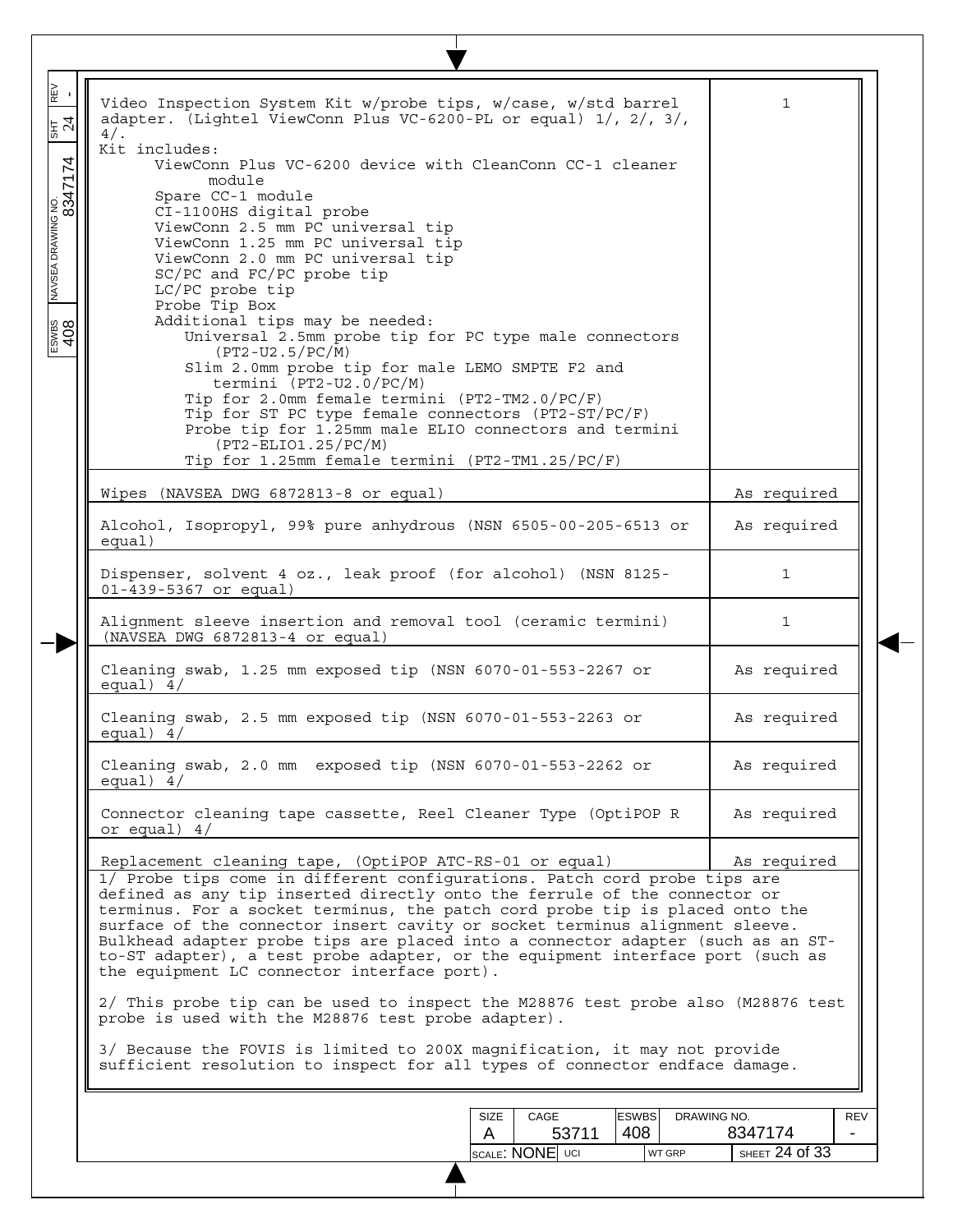| REV<br>-<br>$\frac{1}{35}$    | Optics Section. | 4/ If manufacturers desire to be considered to be added to this list. Please<br>submit package to the Naval Surface Warfare Center Dahlgren Division, Fiber                                                              |
|-------------------------------|-----------------|--------------------------------------------------------------------------------------------------------------------------------------------------------------------------------------------------------------------------|
|                               | 3. PROCEDURES.  |                                                                                                                                                                                                                          |
|                               |                 | 3.1 Safety summary. The following safety precautions shall be observed:                                                                                                                                                  |
| NAVSEA DRAWING NO.<br>8347174 |                 | a. When visually inspecting an optical fiber, never stare into the end of a<br>fiber connected to a laser source or LED.                                                                                                 |
|                               |                 | b. Observe warnings and cautions on equipment and materials.                                                                                                                                                             |
| ESWES                         |                 | c. Deactivate the system or unplug both ends of cable assembly to be<br>inspected prior to viewing the terminus endface to avoid potential<br>exposure to transmitted light and possible eye injury.                     |
|                               |                 | 3.2 Fiber Optic Connector Inspection and Cleaning Process. The following<br>steps provide the process for inspecting fiber optic connectors and termini.                                                                 |
|                               | NOTE:           | Observe all safety warnings summarized in section 3.1 of this<br>procedure.                                                                                                                                              |
|                               |                 | Step 1 - Identify the fiber optic connector or multi-terminus connector<br>mated pair to be inspected.                                                                                                                   |
|                               |                 | Step 2 - Disconnect the fiber optic connector or multi-terminus connector<br>mated pair.                                                                                                                                 |
|                               | NOTE:           | Place clean dust covers or dust caps over the fiber optic ferrules<br>or multiple terminus connectors to prevent contamination and/or<br>damage. See Section 3.4 for details about cleaning dust caps or<br>dust covers. |
|                               |                 | Step 3 - Using the flowchart shown in FIGURE 6M1-1, perform the steps<br>required to inspect and clean the selected mated pair.                                                                                          |
|                               | NOTE:           | For single fiber, single ferrule connectors such as the ST, SC,<br>FC, and LC, follow section 3.2.1.                                                                                                                     |
|                               | NOTE:           | For multi-terminus connectors such as the M28876, follow section<br>3.2.2.                                                                                                                                               |
|                               |                 |                                                                                                                                                                                                                          |
|                               |                 |                                                                                                                                                                                                                          |
|                               |                 |                                                                                                                                                                                                                          |
|                               |                 |                                                                                                                                                                                                                          |
|                               |                 |                                                                                                                                                                                                                          |
|                               |                 |                                                                                                                                                                                                                          |
|                               |                 |                                                                                                                                                                                                                          |
|                               |                 |                                                                                                                                                                                                                          |
|                               |                 |                                                                                                                                                                                                                          |
|                               |                 | <b>ESWBS</b><br>DRAWING NO.<br>CAGE<br><b>REV</b><br>SIZE                                                                                                                                                                |
|                               |                 | 8347174<br>408<br>53711<br>A<br>SHEET 25 of 33<br><b>SCALE: NONE UCI</b><br><b>WT GRP</b>                                                                                                                                |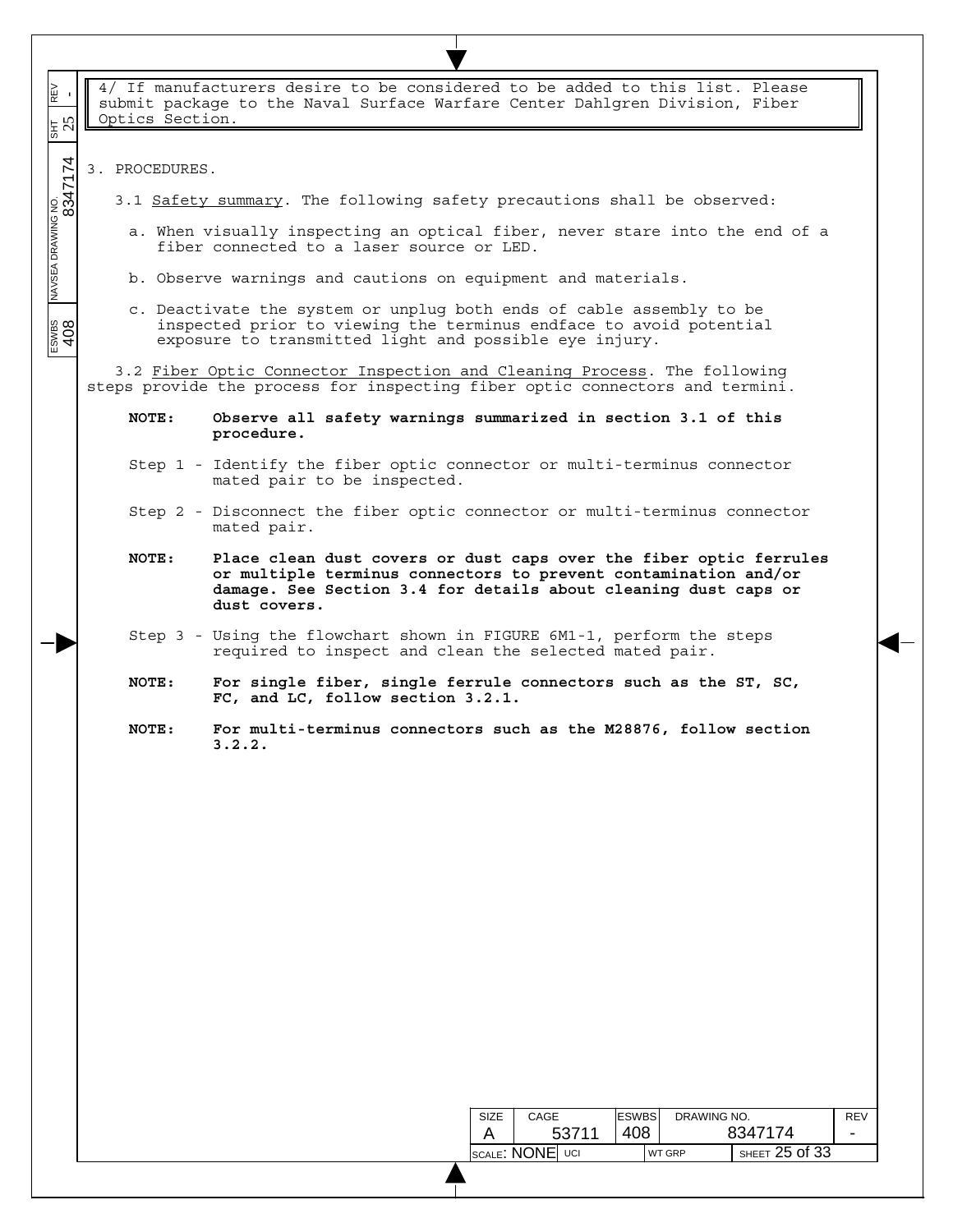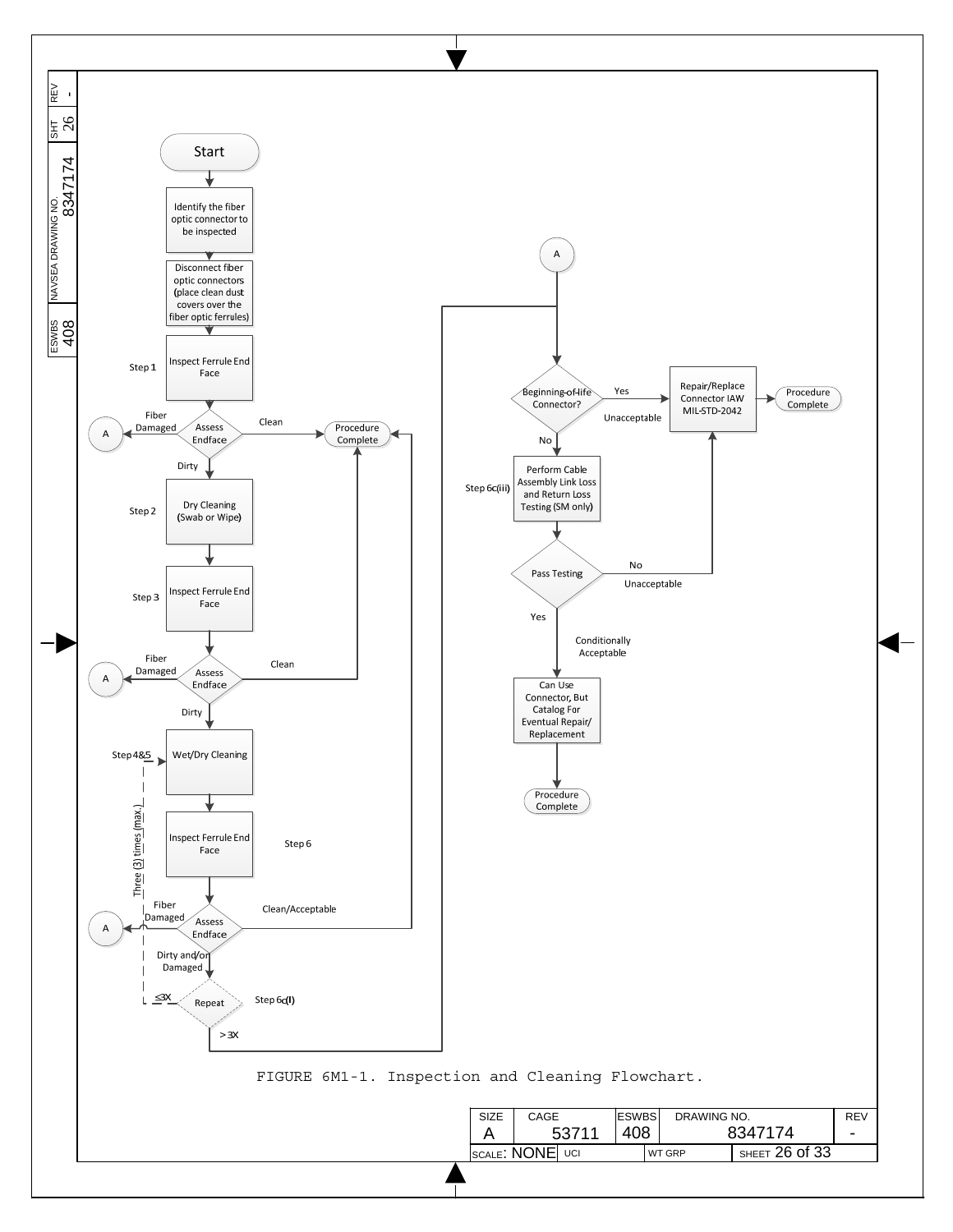Definitions for criteria of cleanliness are defined as follows (when viewing through a 400X handheld optical microscope (or equal)):

- Contaminant: Any visible substance (liquid or solid) that has deposited on the endface surface of the single fiber, single ferrule connector or termini.
- Damage: Any visible defect on the endface surface of the single fiber, single ferrule connector or termini.

Criteria for categorizing the level of cleanliness are defined as follows (when viewing through a  $400X$  handheld optical microscope (or equal)):

- Clean: No contaminants or damage visible on the endface of the single, fiber, single ferrule connector or termini
- Acceptable: All of the following must be true:

 $\overline{\phantom{a}}$ REV<br>- $\overline{\phantom{a}}$ 

 $\overline{\phantom{a}}$  $\overline{\phantom{a}}$   $357$ 

 $\overline{\phantom{a}}$ 

 $\frac{1}{\sqrt{2}}$   $\frac{1}{\sqrt{2}}$   $\frac{1}{\sqrt{2}}$   $\frac{1}{\sqrt{2}}$   $\frac{1}{\sqrt{2}}$   $\frac{1}{\sqrt{2}}$   $\frac{1}{\sqrt{2}}$   $\frac{1}{\sqrt{2}}$   $\frac{1}{\sqrt{2}}$   $\frac{1}{\sqrt{2}}$   $\frac{1}{\sqrt{2}}$   $\frac{1}{\sqrt{2}}$   $\frac{1}{\sqrt{2}}$   $\frac{1}{\sqrt{2}}$   $\frac{1}{\sqrt{2}}$   $\frac{1}{\sqrt{2}}$   $\frac{1}{\sqrt{2}}$ 

 $\frac{200}{408}$ 

- o No contaminants or damage visible on the core or the cladding region of the fiber in the single fiber , single ferrule connector or termini;
- o Contaminants and/or damage visibly exist on the ceramic endface (excluding fiber that three attempts cannot remove, change, or relocate;
- o Contaminants that visibly exist on the ceramic endface (excluding fiber) cannot migrate onto the core or cladding region of the fiber.
- Conditionally Acceptable: All of the following must be true:
	- o Fails to meet Clean or Acceptable as defined above
	- o Is a single fiber, single ferrule connector or termini that is pre-existing and not a new connector or termini (e.g., as part of New Construction) [i.e., not Beginning of Life ] o Passes link loss testing.
- Unacceptable: Any condition that fails to meet Clean, Acceptable, or Conditionally Acceptable, as defined above. An inspection classified as Unacceptable requires a repair/replacement of the single fiber, single ferrule connector or termini.

3.2.1 Single Fiber, Single Ferrule Connector Inspection and Cleaning Process. The following provides the method for inspecting and cleaning single fiber, single ferrule fiber optic connectors.

Step 1 - Using a 400X handheld optical microscope, inspect the selected connector.

> Alternate Method: The Fiber Optic Video Inspection System (FOVIS) with the 2.5 mm probe tip can be used to inspect FC, SC, and ST connectors. If LC connectors are to be inspected, the 1.25 mm probe should be used.

- (a)If the endface condition of the connector is clean and not damaged, the procedure is complete for the selected connector. Proceed to Step 7.
- (b)If the endface condition is not clean and not damaged, proceed to Step 2.
- (c)If the endface condition is visibly damaged, refer to MIL-STD-2042 Part 5B to repair/replace the connector.
- Step 2 Using a dry lint-free wipe, wipe the connector endface to clean off the contaminants from the connector.

| <b>SIZE</b> | CAGE            |  | <b>ESWBS</b> |               | DRAWING NO.        |  |
|-------------|-----------------|--|--------------|---------------|--------------------|--|
|             | 53711           |  | 408          |               | 8347174            |  |
|             | SCALE: NONE UCI |  |              | <b>WT GRP</b> | SHEET $27$ of $33$ |  |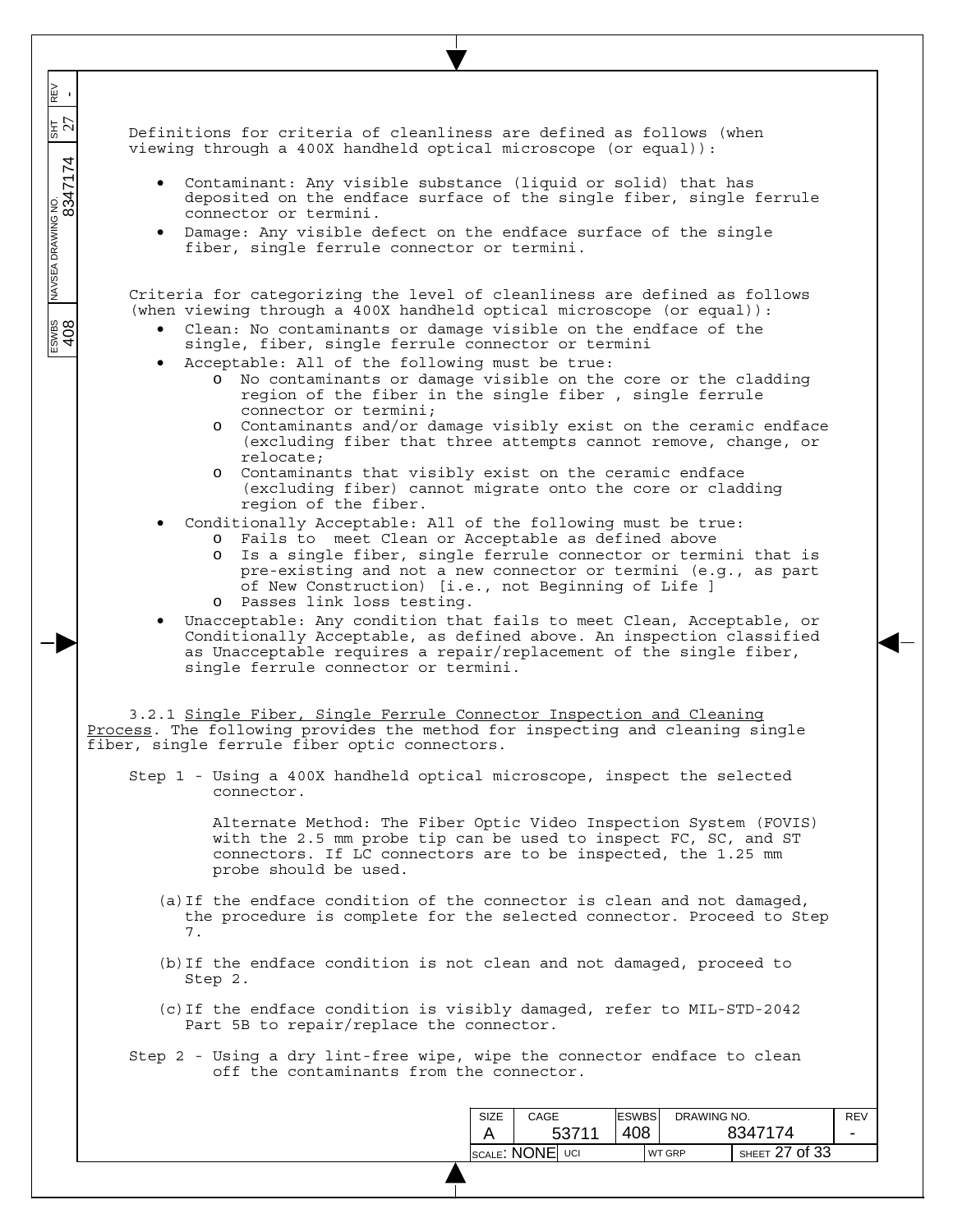| REV<br>-<br>$\frac{1}{35}$ 28<br>NAVSEA DRAWING NO.<br> <br> | Alternate Method: Using a Reel Cleaner (or equivalent), wipe the<br>connector endface on an unused section of the cartridge tape<br>(NOTE: It may be necessary to advance the cartridge in order to<br>expose an unused section of the cleaner tape). Make only one pass                                                                                                                                                                                                |
|--------------------------------------------------------------|-------------------------------------------------------------------------------------------------------------------------------------------------------------------------------------------------------------------------------------------------------------------------------------------------------------------------------------------------------------------------------------------------------------------------------------------------------------------------|
|                                                              | with the connector and only apply light pressure.                                                                                                                                                                                                                                                                                                                                                                                                                       |
|                                                              | Step 3 - Using a 400X handheld optical microscope, or equivalent (see<br>Alternate Method for FOVIS, above), inspect the selected<br>connector.                                                                                                                                                                                                                                                                                                                         |
|                                                              | (a) If the endface condition of the connector is clean and not damaged,<br>the procedure is complete for the selected connector. Proceed to Step<br>7.                                                                                                                                                                                                                                                                                                                  |
|                                                              | (b) If the endface condition is not clean and not damaged, proceed to<br>Step 4.                                                                                                                                                                                                                                                                                                                                                                                        |
|                                                              | (c) If the endface condition is visibly damaged, refer to MIL-STD-2042<br>Part 5B to repair/replace the connector.                                                                                                                                                                                                                                                                                                                                                      |
|                                                              | Step 4 - Using a lint-free wipe dampened with 99% alcohol, wipe the<br>connector endface to clean off the contaminants from the<br>connector.                                                                                                                                                                                                                                                                                                                           |
|                                                              | Step 5 - Using a dry lint-free wipe, wipe the connector endface to dry the<br>exposed area.                                                                                                                                                                                                                                                                                                                                                                             |
|                                                              | Alternate Method: Using a Reel Cleaner (or equivalent), wipe the<br>connector endface on an unused section of the cartridge tape to<br>dry the exposed area (NOTE: It may be necessary to advance the<br>cartridge in order to expose an unused section of the cleaner<br>tape).                                                                                                                                                                                        |
|                                                              | Step 6 - Using a 400X handheld optical microscope or equivalent (see<br>Alternate Method for FOVIS, above), inspect the selected<br>connector.                                                                                                                                                                                                                                                                                                                          |
|                                                              | (a) If the endface condition of the connector is clean and not damaged,<br>the procedure is complete for the selected connector. Proceed to Step<br>7.                                                                                                                                                                                                                                                                                                                  |
|                                                              | (b) If the endface condition is not clean, repeat Steps 4 and 5.                                                                                                                                                                                                                                                                                                                                                                                                        |
|                                                              | NOTE: Steps 4 and 5 can be performed for a maximum of three<br>attempts.                                                                                                                                                                                                                                                                                                                                                                                                |
|                                                              | (c) If after three attempts the microscope is showing that the cleaning<br>process is not effective, perform the following activities:                                                                                                                                                                                                                                                                                                                                  |
|                                                              | i. Assess the connector against the Acceptable criteria found<br>herein. If the connector is found to be acceptable, proceed to<br>Step 7. If connector is found to be Unacceptable or<br>Conditionally Acceptable, proceed to Step 6ii or Step 6iii,<br>below:                                                                                                                                                                                                         |
|                                                              | ii. For beginning of life of connectors, refer to MIL-STD-2042 Part<br>5B to repair/replace connector.                                                                                                                                                                                                                                                                                                                                                                  |
|                                                              | iii. For in-service connectors, perform cable assembly link loss<br>testing (MM and SM) and return loss testing (SM only) per MIL-<br>STD-2042 Part 6B. If connector passes link loss testing (and<br>return loss testing for SM only), the connector is classified as<br>Conditionally Acceptable and can be used, but should be<br>cataloged for eventual repair/replacement per MIL-STD-2042 Part<br>5B, as the availability schedule permits. If connector does not |
|                                                              | <b>ESWBS</b><br>DRAWING NO.<br>CAGE<br><b>REV</b><br>SIZE                                                                                                                                                                                                                                                                                                                                                                                                               |
|                                                              | 408<br>8347174<br>53711<br>A<br>$\overline{\phantom{0}}$                                                                                                                                                                                                                                                                                                                                                                                                                |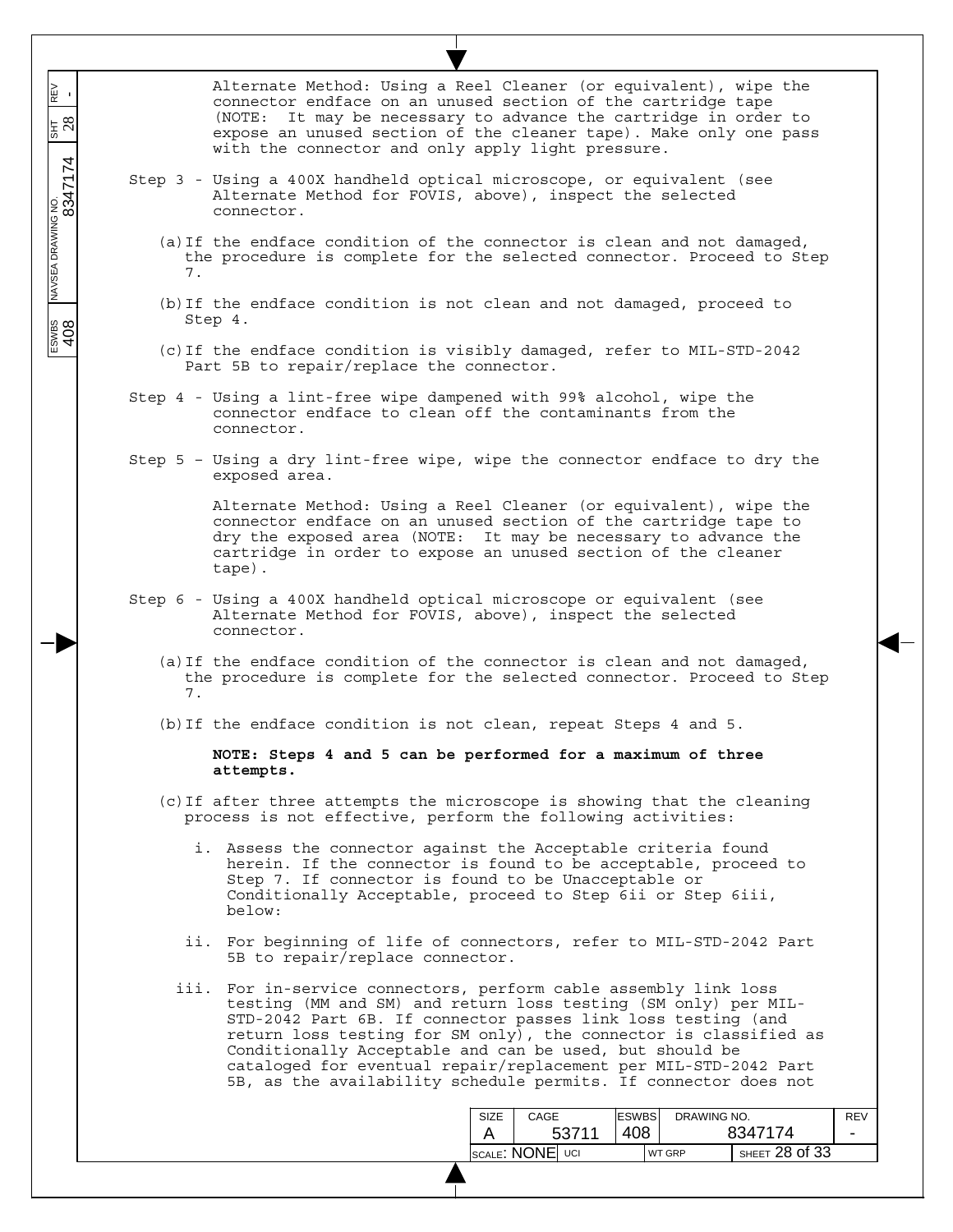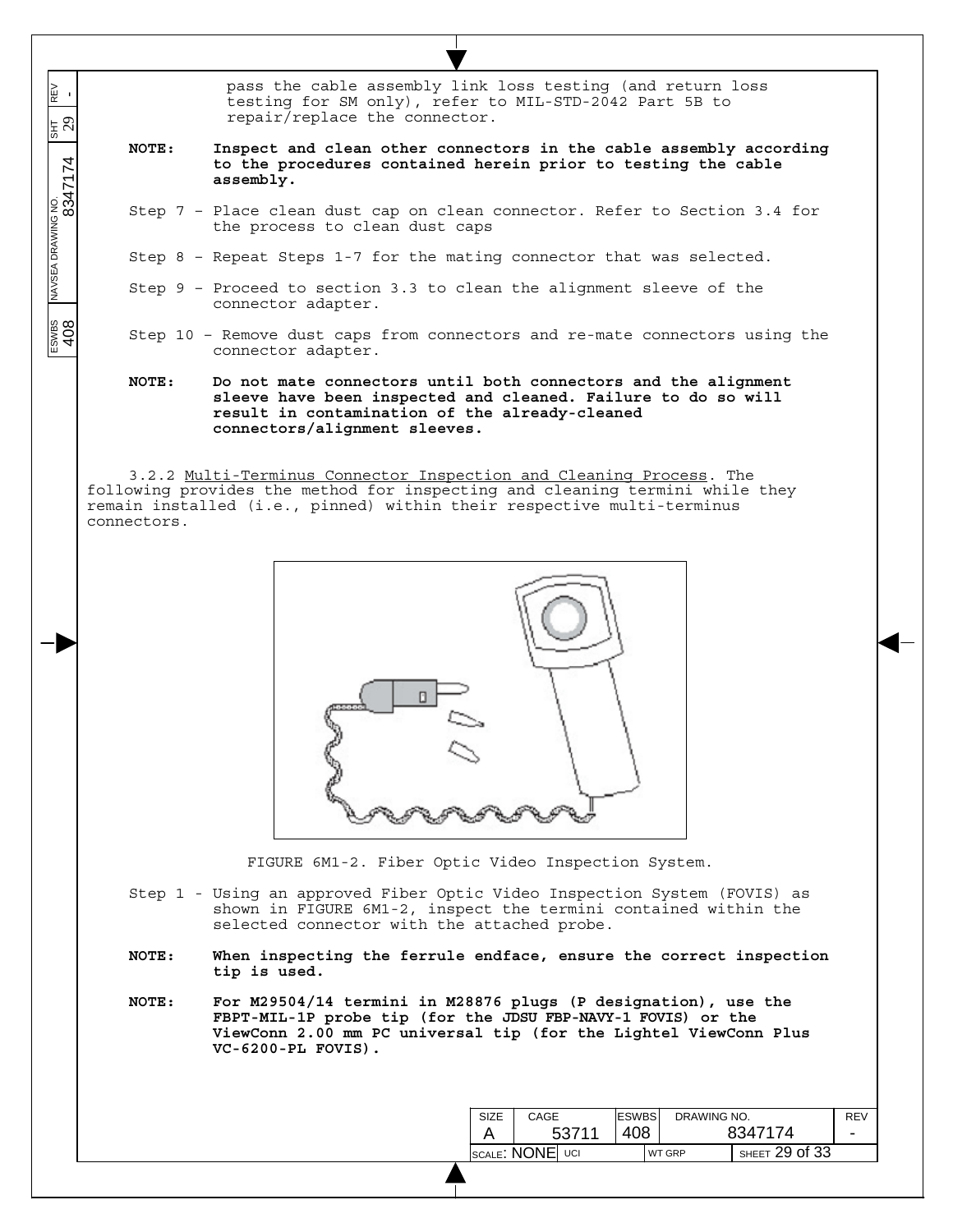| <b>NOTE:</b> | For M29504/15 termini in M28876 receptacles (S designation), use<br>the FBPT-MIL-1S probe tip (for the JDSU FBP-NAVY-1 FOVIS) or the<br>ViewConn 2.00 mm PC universal tip (for the Lightel ViewConn Plus<br>$VC-6200-PL$ FOVIS).                                                                                                                                                                                                                                                                                                                                                                                                                                                                                                      |
|--------------|---------------------------------------------------------------------------------------------------------------------------------------------------------------------------------------------------------------------------------------------------------------------------------------------------------------------------------------------------------------------------------------------------------------------------------------------------------------------------------------------------------------------------------------------------------------------------------------------------------------------------------------------------------------------------------------------------------------------------------------|
|              | (a) If the endface conditions of the termini within the connector are<br>clean and not damaged, the procedure is complete. Proceed to Step 7.                                                                                                                                                                                                                                                                                                                                                                                                                                                                                                                                                                                         |
|              | i. When inspecting M29504/15 termini, it may be necessary to use the<br>alignment sleeve insertion and extraction tool to extricate the<br>alignment sleeves so that inspection can occur.                                                                                                                                                                                                                                                                                                                                                                                                                                                                                                                                            |
| NOTE:        | Exercise caution when handling the alignment sleeves so that<br>contamination is not introduced. As a precaution, it is<br>recommended that the alignment sleeves be cleaned in accordance<br>with Section 3.3 of this Method.                                                                                                                                                                                                                                                                                                                                                                                                                                                                                                        |
|              | ii. If the endface condition is not clean, proceed to Step 2.                                                                                                                                                                                                                                                                                                                                                                                                                                                                                                                                                                                                                                                                         |
|              | iii. If the terminus endface is clean but damaged, refer to MIL-STD-<br>2042 Part 5B to repair/replace the connector.                                                                                                                                                                                                                                                                                                                                                                                                                                                                                                                                                                                                                 |
|              | Step 2 - Using a dry lint-free swab, wipe the connector endface(s) to clean<br>off the contaminants from the connector.                                                                                                                                                                                                                                                                                                                                                                                                                                                                                                                                                                                                               |
| NOTE:        | For 2.0 mm ferrules (e.g., $M29504/14$ and $M29504/15$ termini with<br>alignment sleeves detached, the 2.0 mm cleaning swabs are<br>recommended.                                                                                                                                                                                                                                                                                                                                                                                                                                                                                                                                                                                      |
| NOTE:        | If the alignment sleeves on the M29504/15 socket termini are still<br>attached, the 1.25 mm cleaning swabs are recommended.                                                                                                                                                                                                                                                                                                                                                                                                                                                                                                                                                                                                           |
| NOTE:        | Because the M29504/14 and M29504/15 termini do not have an anti-<br>rotation design, do not use a twisting or circular motion while<br>cleaning. Wipe with one straight-line movement across the terminus<br>endface. To clean M29504/15 socket termini with the alignment<br>sleeves attached, use a straight-on dabbing motion in lieu of the<br>single, crosswise wiping motion across the endface. When cleaning<br>socket termini with alignment sleeves attached, no angular<br>deviation (i.e., bending) of the cleaning swab from the projected<br>centerline of the ferrule should be introduced during the dabbing<br>motion to avoid flexing, and possible breakage, of the ceramic<br>member within the alignment sleeve. |
| NOTE:        | Do not repeatedly wipe with the same section of the swab. Dirt<br>that has been picked up by the swab can be transferred back to the<br>terminus.                                                                                                                                                                                                                                                                                                                                                                                                                                                                                                                                                                                     |
| NOTE:        | Fiber optic swabs are of a low-lint design. Care must be exercised<br>to avoid contaminating them with any particulates or unintended<br>fluids before they are used. Once taken out of the storage<br>package, the cleaning tip end must not contact anything other than<br>the ferrule endface to be cleaned.                                                                                                                                                                                                                                                                                                                                                                                                                       |
| NOTE:        | Use one swab per ferrule, and then discard.                                                                                                                                                                                                                                                                                                                                                                                                                                                                                                                                                                                                                                                                                           |
| NOTE:        | Apply light pressure when using the cleaning swab to clean the<br>ferrule endface. Light pressure minimizes the risk of scratching<br>caused endface by dragging a hard particle across the endface of<br>the terminus.                                                                                                                                                                                                                                                                                                                                                                                                                                                                                                               |
|              | Step 3 - Using the FOVIS with the appropriate probe tip installed, inspect<br>each terminus contained within the multi-terminus connector.                                                                                                                                                                                                                                                                                                                                                                                                                                                                                                                                                                                            |
|              | <b>ESWBS</b><br>DRAWING NO.<br><b>SIZE</b><br>CAGE                                                                                                                                                                                                                                                                                                                                                                                                                                                                                                                                                                                                                                                                                    |
|              | 408<br>8347174<br>53711<br>A                                                                                                                                                                                                                                                                                                                                                                                                                                                                                                                                                                                                                                                                                                          |

 $\overline{\phantom{a}}$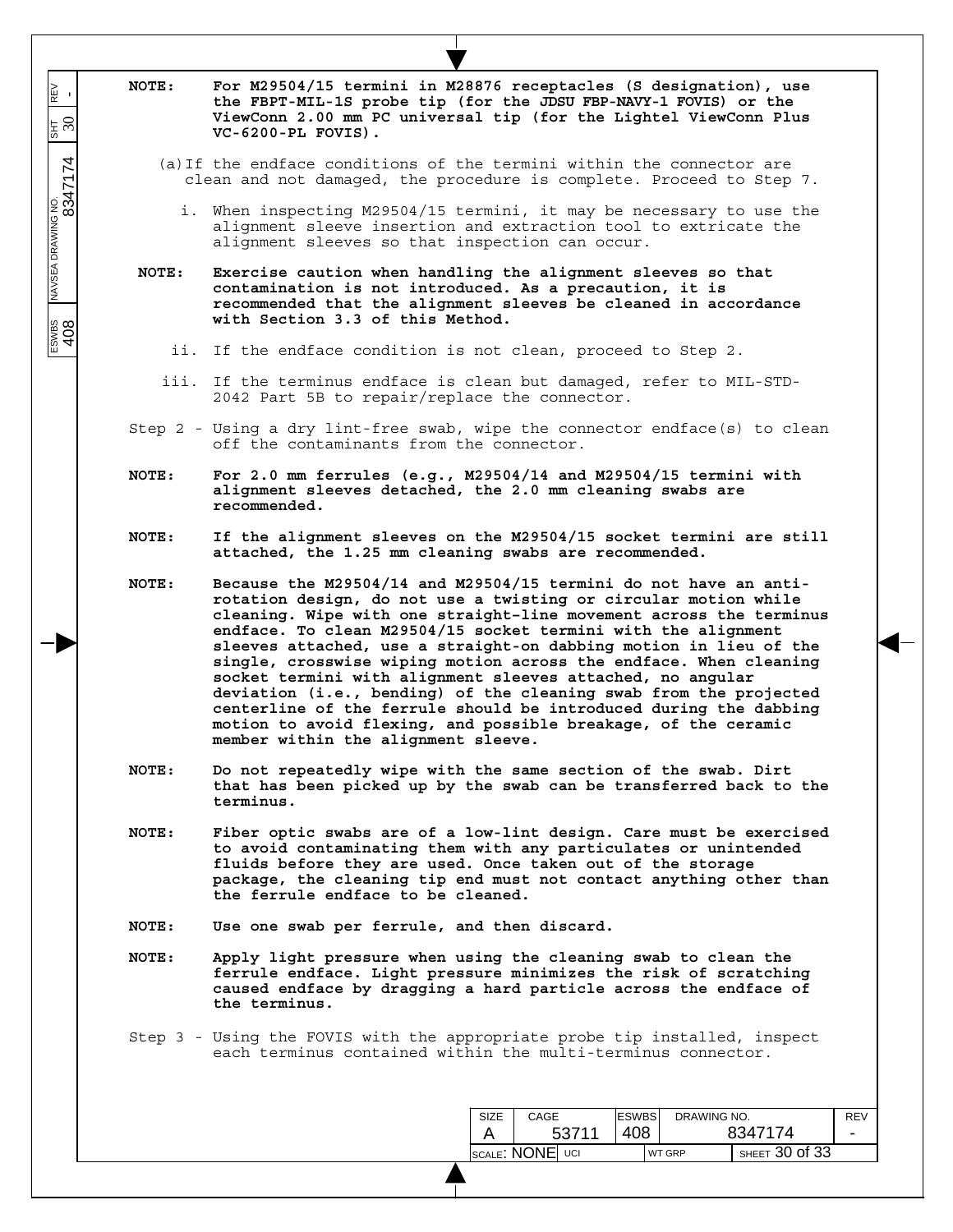|       | (a) If the endface condition of the terminus is clean and not damaged,<br>then continue with the inspection of the other termini within the<br>multi-terminus connector and, when complete, proceed to Step 7.                                                                                                                                                                                                                                                                                                                                                                                                                |
|-------|-------------------------------------------------------------------------------------------------------------------------------------------------------------------------------------------------------------------------------------------------------------------------------------------------------------------------------------------------------------------------------------------------------------------------------------------------------------------------------------------------------------------------------------------------------------------------------------------------------------------------------|
|       | (b) If the endface condition is still not clean, proceed to Step $4$ .                                                                                                                                                                                                                                                                                                                                                                                                                                                                                                                                                        |
|       | (c) If the endface condition is visibly damaged, refer to MIL-STD-2042<br>Part 5B to repair/replace the connector.                                                                                                                                                                                                                                                                                                                                                                                                                                                                                                            |
|       | Step 4 - Using a lint-free swab dampened with 99% alcohol, wipe the<br>connector endface to clean off the contaminants (Refer to Notes in<br>$Step 2$ .                                                                                                                                                                                                                                                                                                                                                                                                                                                                       |
|       | Step 5 - Using a dry lint-free swab, wipe the terminus endface dry in the<br>alcohol-exposed region (Refer to Notes in Step 2).                                                                                                                                                                                                                                                                                                                                                                                                                                                                                               |
|       | Step 6 - Using the FOVIS with the appropriate probe tip installed, inspect<br>the cleaned terminus:                                                                                                                                                                                                                                                                                                                                                                                                                                                                                                                           |
|       | (a) If the endface condition of the terminus is clean and not damaged,<br>the procedure is complete for the selected terminus, proceed to Step<br>8. If a M28876 receptacle is being inspected and cleaned, proceed to<br>Step 7.                                                                                                                                                                                                                                                                                                                                                                                             |
|       | (b) If the endface condition is not clean, repeat Steps 3 through 5.                                                                                                                                                                                                                                                                                                                                                                                                                                                                                                                                                          |
|       | NOTE: Steps 3 through 5 can be performed for a maximum of three attempts.                                                                                                                                                                                                                                                                                                                                                                                                                                                                                                                                                     |
|       | (c) If after three attempts the FOVIS is showing that the cleaning<br>process is not effective, perform the following activities:                                                                                                                                                                                                                                                                                                                                                                                                                                                                                             |
|       | i. Assess the terminus against the Acceptable criteria found<br>herein. If the terminus is found to be Acceptable, proceed to<br>Step 7. If terminus is found to be Unacceptable or Conditionally<br>Acceptable, proceed to Step 6ii or Step 6iii, below.                                                                                                                                                                                                                                                                                                                                                                     |
|       | ii. For beginning of life of connectors, refer to MIL-STD-2042 Part<br>5B to repair/replace the terminus.                                                                                                                                                                                                                                                                                                                                                                                                                                                                                                                     |
|       | iii. For in-service connectors, perform cable assembly link loss<br>testing (MM and SM) and return loss testing (SM only) per MIL-<br>STD-2042 Part 6B. If terminus passes link loss testing (and<br>return loss testing for SM only), the terminus is classified as<br>Conditionally Acceptable and can be used, but should be<br>cataloged for eventual repair/replacement per MIL-STD-2042 Part<br>5B, as the availability schedule permits. If terminus does not<br>pass the cable assembly link loss testing (and return loss<br>testing for SM only), refer to MIL-STD-2042 Part 5B to<br>repair/replace the connector. |
| NOTE: | Inspect and clean other connectors in the cable assembly according<br>to the procedures contained herein prior to testing the cable<br>assembly.                                                                                                                                                                                                                                                                                                                                                                                                                                                                              |
|       | Step 7 - For M28876 receptacles only: Use the alignment sleeve insertion<br>and extraction tool to re-insert the alignment sleeves back onto                                                                                                                                                                                                                                                                                                                                                                                                                                                                                  |
|       | the termini after they have been cleaned. Refer to Section 3.3 for<br>details regarding alignment sleeve cleaning                                                                                                                                                                                                                                                                                                                                                                                                                                                                                                             |
| NOTE: | Exercise extreme caution when reinserting the alignment sleeves<br>into the connector so that contaminants are not introduced to the<br>termini and/or the alignment sleeves. As a precaution, it is<br>recommended that the alignment sleeves be cleaned in accordance<br>with Section 3.3 of this Method.                                                                                                                                                                                                                                                                                                                   |
|       | <b>ESWBS</b><br>DRAWING NO.<br>CAGE<br>SIZE<br>REV<br>408<br>8347174<br>53711<br>A                                                                                                                                                                                                                                                                                                                                                                                                                                                                                                                                            |

Т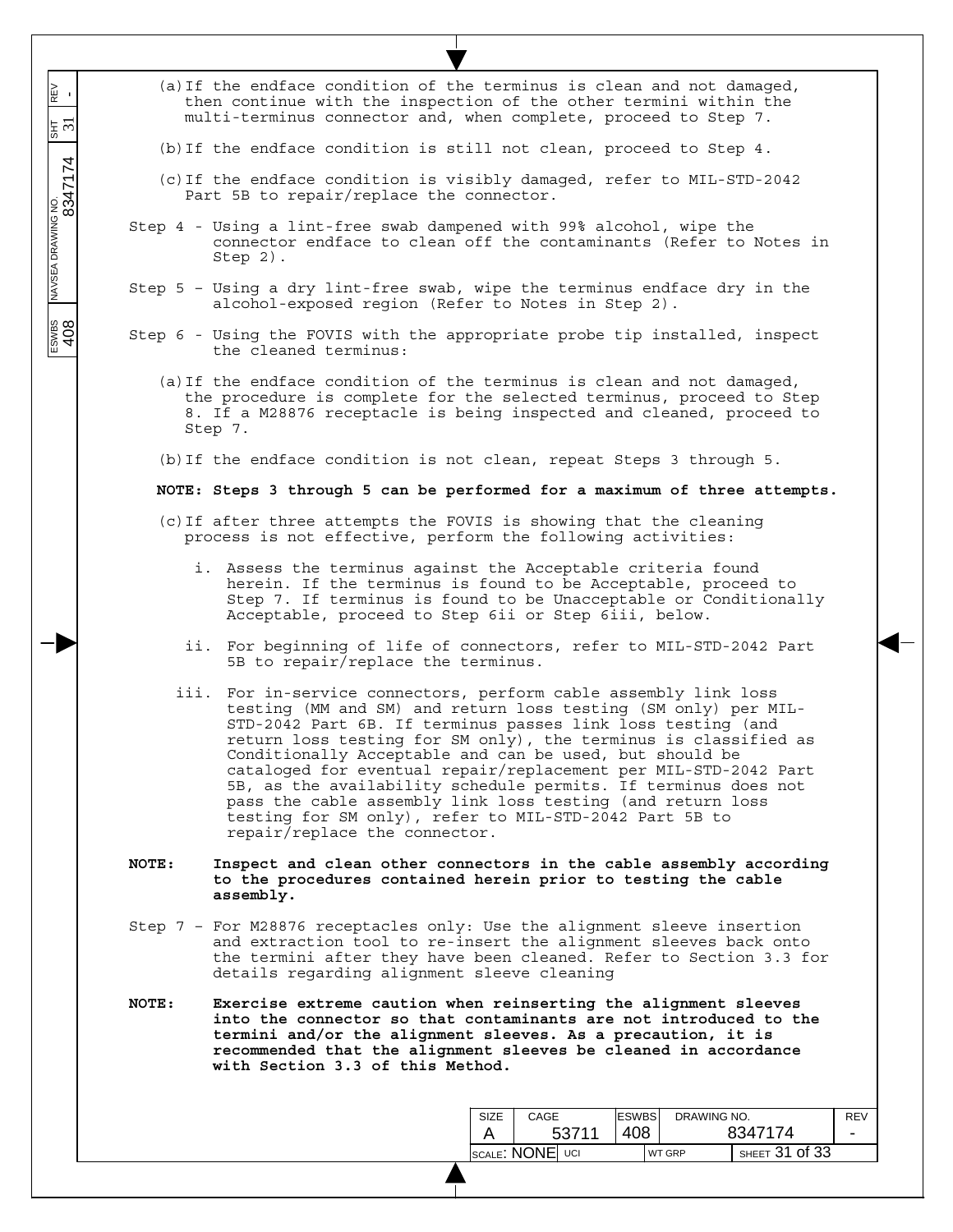| N≣<br>⊮                                                                                                                                                                                                         |                                                                                                                                                                                                                                                                    | Step 8 - Place clean dust cap on clean connector. Refer to Section 3.4 for<br>details regarding dust cap cleaning.                                                                                                                        |  |     |  |  |  |  |  |
|-----------------------------------------------------------------------------------------------------------------------------------------------------------------------------------------------------------------|--------------------------------------------------------------------------------------------------------------------------------------------------------------------------------------------------------------------------------------------------------------------|-------------------------------------------------------------------------------------------------------------------------------------------------------------------------------------------------------------------------------------------|--|-----|--|--|--|--|--|
| $\frac{1}{3}$                                                                                                                                                                                                   |                                                                                                                                                                                                                                                                    | Step 9 - Repeat Steps 1-8 for other connector that was selected.                                                                                                                                                                          |  |     |  |  |  |  |  |
|                                                                                                                                                                                                                 |                                                                                                                                                                                                                                                                    | Step 10 - Remove dust caps from connectors and re-mate connectors.                                                                                                                                                                        |  |     |  |  |  |  |  |
| 8347174                                                                                                                                                                                                         | NOTE:                                                                                                                                                                                                                                                              | Do not mate connectors until both of the connectors' termini and<br>associated alignment sleeves have been inspected and cleaned.<br>Failure to do so will result in contamination of the already-<br>cleaned termini/ alignment sleeves. |  |     |  |  |  |  |  |
|                                                                                                                                                                                                                 | NOTE:                                                                                                                                                                                                                                                              | Prior to re-mating, observe the keying arrangements of the<br>connectors to properly align and the plug with the receptacle.                                                                                                              |  |     |  |  |  |  |  |
| $\frac{408}{408}$                                                                                                                                                                                               |                                                                                                                                                                                                                                                                    | 3.3 Fiber Optic Alignment Sleeve Cleaning Process. The following provides<br>the method for cleaning fiber optic alignment sleeves.                                                                                                       |  |     |  |  |  |  |  |
|                                                                                                                                                                                                                 |                                                                                                                                                                                                                                                                    | Step 1 - Using a swab dampened with 99% alcohol, insert the swab into the<br>alignment sleeve.                                                                                                                                            |  |     |  |  |  |  |  |
|                                                                                                                                                                                                                 | NOTE:                                                                                                                                                                                                                                                              | For 2.5 mm alignment sleeves, the 2.5 mm cleaning swab is<br>recommended.                                                                                                                                                                 |  |     |  |  |  |  |  |
|                                                                                                                                                                                                                 | <b>NOTE:</b>                                                                                                                                                                                                                                                       | For 2.0 mm alignment sleeves, the 2.0 mm cleaning swab is<br>recommended.                                                                                                                                                                 |  |     |  |  |  |  |  |
|                                                                                                                                                                                                                 | NOTE:                                                                                                                                                                                                                                                              | For 1.25 mm alignment sleeves, the 1.25 mm cleaning swab is<br>recommended.                                                                                                                                                               |  |     |  |  |  |  |  |
|                                                                                                                                                                                                                 |                                                                                                                                                                                                                                                                    | Step 2 - Rotate swab 10 times in a clockwise or counterclockwise direction<br>while moving the swab back-and-forth within the sleeve.                                                                                                     |  |     |  |  |  |  |  |
| Once a direction is chosen in which to rotate the swab inside the<br>NOTE:<br>alignment sleeve, maintain the same direction of rotation until<br>the swab has been rotated 10 times.                            |                                                                                                                                                                                                                                                                    |                                                                                                                                                                                                                                           |  |     |  |  |  |  |  |
|                                                                                                                                                                                                                 | (a) Inspect the inside of the alignment sleeve for debris that could<br>contaminate the ferrule endfaces when mated and re-clean as<br>necessary.                                                                                                                  |                                                                                                                                                                                                                                           |  |     |  |  |  |  |  |
| Step 3 - Discard the cleaning swab after use to prevent cross contaminating<br>other alignment sleeves.<br>Step 4 - Inspect the alignment sleeve for damage that could cause<br>misalignment of the connectors. |                                                                                                                                                                                                                                                                    |                                                                                                                                                                                                                                           |  |     |  |  |  |  |  |
|                                                                                                                                                                                                                 |                                                                                                                                                                                                                                                                    |                                                                                                                                                                                                                                           |  |     |  |  |  |  |  |
|                                                                                                                                                                                                                 |                                                                                                                                                                                                                                                                    | Step 5 - Repeat Steps 1-4 for remaining alignment sleeves.                                                                                                                                                                                |  |     |  |  |  |  |  |
|                                                                                                                                                                                                                 | 3.4 Fiber optic dust cap cleaning process. The following provides the method<br>for cleaning fiber optic dust caps. For single terminus connector and adapter<br>dust caps, follow section 3.4.1. For multi-terminus connector dust caps, follow<br>section 3.4.2. |                                                                                                                                                                                                                                           |  |     |  |  |  |  |  |
|                                                                                                                                                                                                                 |                                                                                                                                                                                                                                                                    | 3.4.1 Single ferrule connector and adapter dust cap cleaning process.                                                                                                                                                                     |  |     |  |  |  |  |  |
|                                                                                                                                                                                                                 |                                                                                                                                                                                                                                                                    | Step 1 - Identify the dust caps that need to be cleaned.                                                                                                                                                                                  |  |     |  |  |  |  |  |
|                                                                                                                                                                                                                 |                                                                                                                                                                                                                                                                    |                                                                                                                                                                                                                                           |  |     |  |  |  |  |  |
|                                                                                                                                                                                                                 |                                                                                                                                                                                                                                                                    |                                                                                                                                                                                                                                           |  |     |  |  |  |  |  |
|                                                                                                                                                                                                                 |                                                                                                                                                                                                                                                                    | <b>ESWBS</b><br>CAGE<br>DRAWING NO.<br><b>SIZE</b><br>408<br>8347174<br>53711<br>A                                                                                                                                                        |  | REV |  |  |  |  |  |